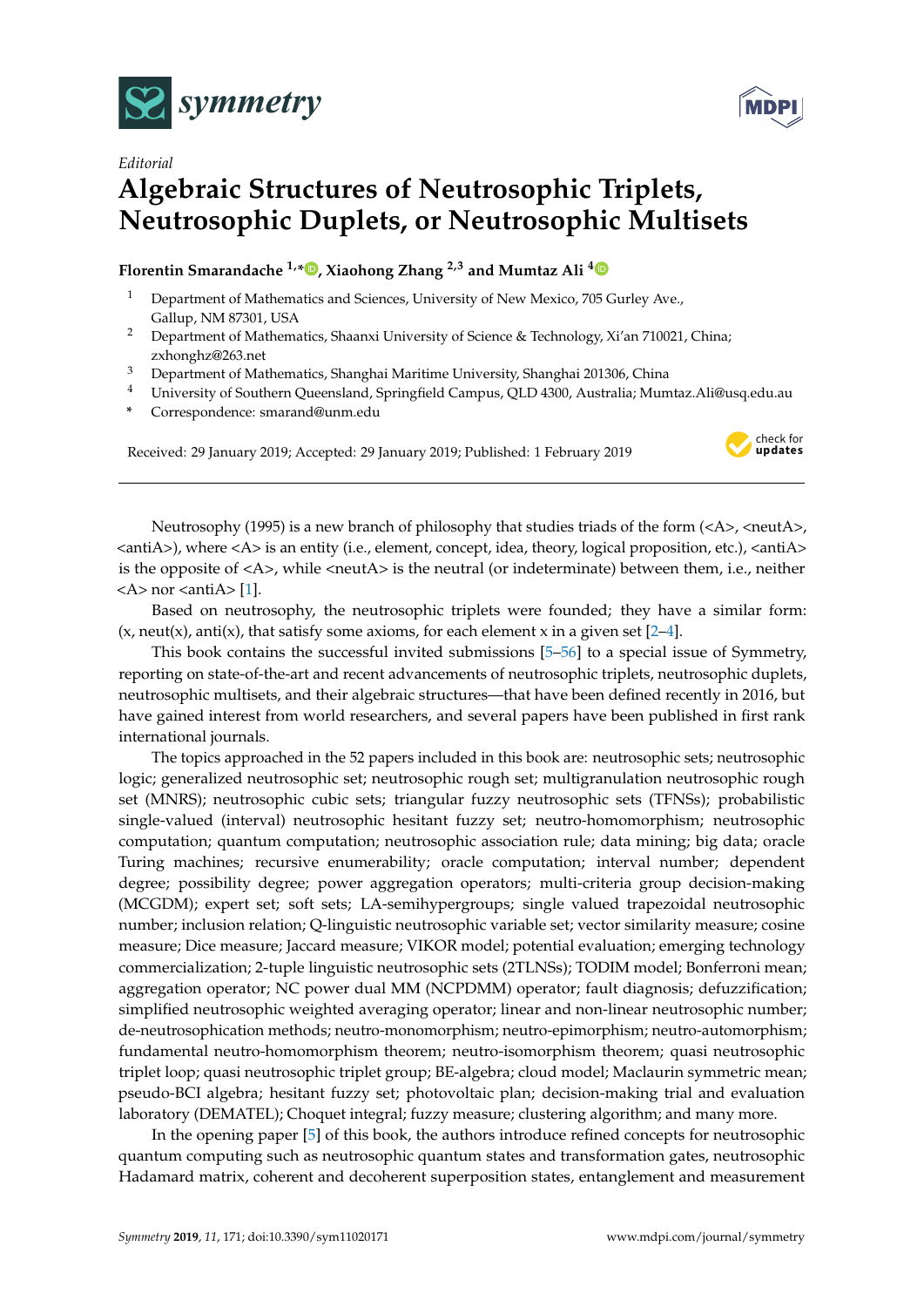notions based on neutrosophic quantum states. They also give some observations using these principles, and present a number of quantum computational matrix transformations based on neutrosophic logic, clarifying quantum mechanical notions relying on neutrosophic states. The paper is intended to extend the work of Smarandache [\[57](#page-15-1)[–59\]](#page-15-2) by introducing a mathematical framework for neutrosophic quantum computing and presenting some results.

The second paper [\[6\]](#page-13-0) introduces oracle Turing machines with neutrosophic values allowed in the oracle information and then give some results when one is permitted to use neutrosophic sets and logic in relative computation. The authors also introduce a method to enumerate the elements of a neutrosophic subset of natural numbers.

In the third paper [\[7\]](#page-13-1), a new approach and framework based on the interval dependent degree for MCGDM problems with SNSs is proposed. Firstly, the simplified dependent function and distribution function are defined. Then, they are integrated into the interval dependent function which contains interval computing and distribution information of the intervals. Subsequently, the interval transformation operator is defined to convert SNNs into intervals, and then the interval dependent function for SNNs is deduced. Finally, an example is provided to verify the feasibility and effectiveness of the proposed method, together with its comparative analysis. In addition, uncertainty analysis, which can reflect the dynamic change of the final result caused by changes in the decision makers' preferences, is performed in different distribution function situations. That increases the reliability and accuracy of the result.

Neutrosophic triplet structure yields a symmetric property of truth membership on the left, indeterminacy membership in the center and false membership on the right, as do points of object, center and image of reflection. As an extension of a neutrosophic set, the Q-neutrosophic set is introduced in the subsequent paper [\[8\]](#page-13-2) to handle two-dimensional uncertain and inconsistent situations. The authors extend the soft expert set to the generalized Q-neutrosophic soft expert set by incorporating the idea of a soft expert set to the concept of a Q-neutrosophic set and attaching the parameter of fuzzy set while defining a Q-neutrosophic soft expert set. This pattern carries the benefits of Q-neutrosophic sets and soft sets, enabling decision makers to recognize the views of specialists with no requirement for extra lumbering tasks, thus making it exceedingly reasonable for use in decision-making issues that include imprecise, indeterminate and inconsistent two-dimensional data. Some essential operations, namely subset, equal, complement, union, intersection, AND and OR operations, and additionally several properties relating to the notion of a generalized Q-neutrosophic soft expert set are characterized. Finally, an algorithm on a generalized Q-neutrosophic soft expert set is proposed and applied to a real-life example to show the efficiency of this notion in handling such problems.

In the following paper [\[9\]](#page-13-3), the authors extend the idea of a neutrosophic triplet set to non-associative semihypergroups and define neutrosophic triplet LA-semihypergroup. They discuss some basic results and properties, and provide an application of the proposed structure in football.

Single valued trapezoidal neutrosophic numbers (SVTNNs) are very useful tools for describing complex information, because of their advantage in describing the information completely, accurately and comprehensively for decision-making problems [\[60\]](#page-15-3). In the next paper [\[10\]](#page-13-4), a method based on SVTNNs is proposed for dealing with MCGDM problems. Firstly, the new operation SVTNNs are developed for avoiding evaluation information aggregation loss and distortion. Then the possibility degrees and comparison of SVTNNs are proposed from the probability viewpoint for ranking and comparing the single valued trapezoidal neutrosophic information reasonably and accurately. Based on the new operations and possibility degrees of SVTNNs, the single valued trapezoidal neutrosophic power average (SVTNPA) and single valued trapezoidal neutrosophic power geometric (SVTNPG) operators are proposed to aggregate the single valued trapezoidal neutrosophic information. Furthermore, based on the developed aggregation operators, a single valued trapezoidal neutrosophic MCGDM method is developed. Finally, the proposed method is applied to solve the practical problem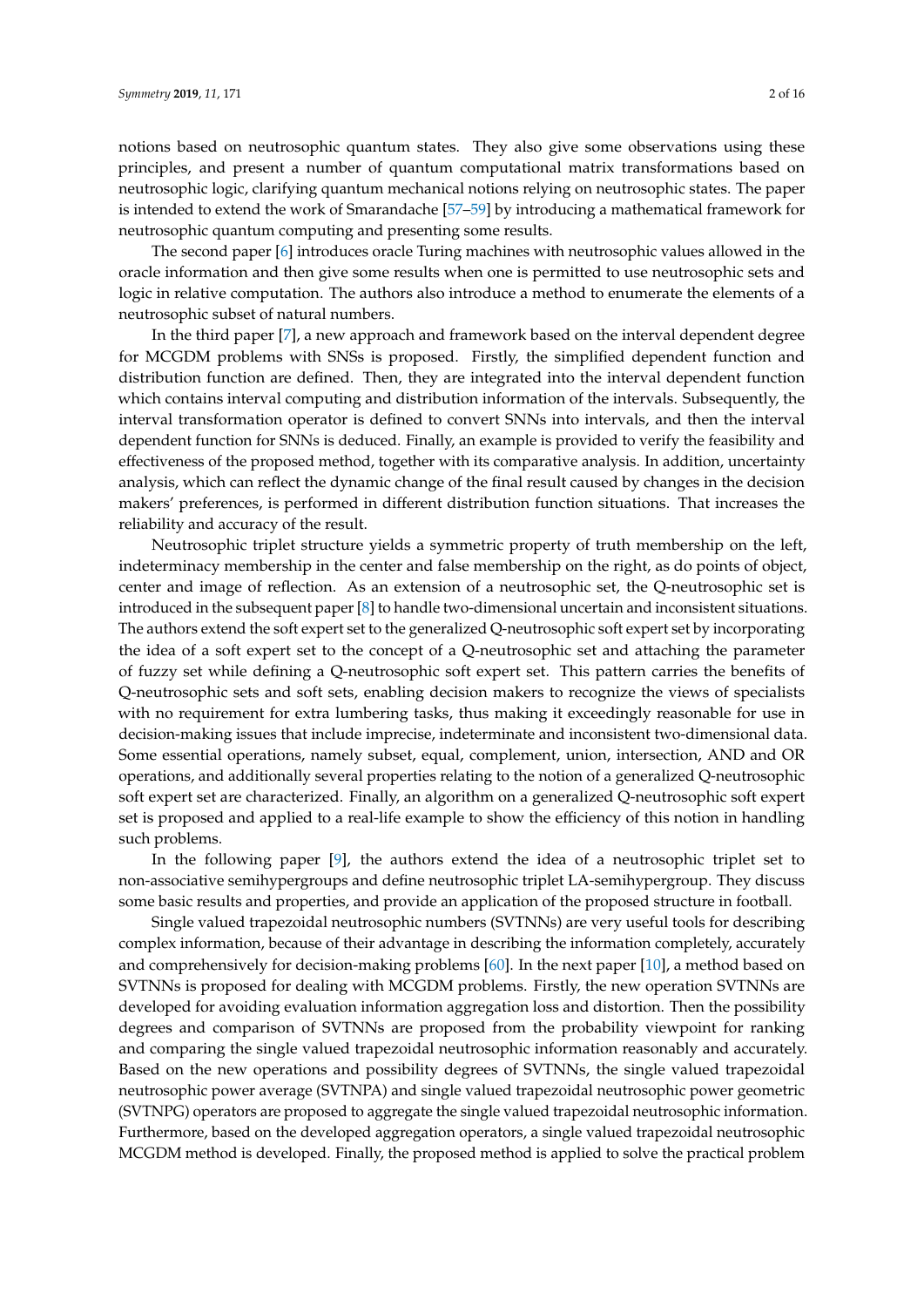of the most appropriate green supplier selection and the rank results compared with the previous approach demonstrate the proposed method's effectiveness.

After the neutrosophic set (NS) was proposed [\[58\]](#page-15-4), NS was used in many uncertainty problems. The single-valued neutrosophic set (SVNS) is a special case of NS that can be used to solve real-word problems. The next paper [\[11\]](#page-13-5) mainly studies multigranulation neutrosophic rough sets (MNRSs) and their applications in multi-attribute group decision-making. Firstly, the existing definition of neutrosophic rough set (the authors call it type-I neutrosophic rough set (NRSI) in this paper) is analyzed, and then the definition of type-II neutrosophic rough set (NRSII), which is similar to NRSI, is given and its properties are studied. Secondly, a type-III neutrosophic rough set (NRSIII) is proposed and its differences from NRSI and NRSII are provided. Thirdly, single granulation NRSs are extended to multigranulation NRSs, and the type-I multigranulation neutrosophic rough set (MNRSI) is studied. The type-II multigranulation neutrosophic rough set (MNRSII) and type-III multigranulation neutrosophic rough set (MNRSIII) are proposed and their different properties are outlined. Finally, MNRSIII in two universes is proposed and an algorithm for decision-making based on MNRSIII is provided. A car ranking example is studied to explain the application of the proposed model.

Since language is used for thinking and expressing habits of humans in real life, the linguistic evaluation for an objective thing is expressed easily in linguistic terms/values. However, existing linguistic concepts cannot describe linguistic arguments regarding an evaluated object in two-dimensional universal sets (TDUSs). To describe linguistic neutrosophic arguments in decision making problems regarding TDUSs, the next article [\[12\]](#page-13-6) proposes a Q-linguistic neutrosophic variable set (Q-LNVS) for the first time, which depicts its truth, indeterminacy, and falsity linguistic values independently corresponding to TDUSs, and vector similarity measures of Q-LNVSs. Thereafter, a linguistic neutrosophic MADM approach by using the presented similarity measures, including the cosine, Dice, and Jaccard measures, is developed under Q-linguistic neutrosophic setting. Lastly, the applicability and effectiveness of the presented MADM approach is presented by an illustrative example under Q-linguistic neutrosophic setting.

In the following article [\[13\]](#page-13-7), the authors combine the original VIKOR model with a triangular fuzzy neutrosophic set [\[61\]](#page-15-5) to propose the triangular fuzzy neutrosophic VIKOR method. In the extended method, they use the triangular fuzzy neutrosophic numbers (TFNNs) to present the criteria values in MCGDM problems. Firstly, they summarily introduce the fundamental concepts, operation formulas and distance calculating method of TFNNs. Then they review some aggregation operators of TFNNs. Thereafter, they extend the original VIKOR model to the triangular fuzzy neutrosophic environment and introduce the calculating steps of the TFNNs VIKOR method, the proposed method which is more reasonable and scientific for considering the conflicting criteria. Furthermore, a numerical example for potential evaluation of emerging technology commercialization is presented to illustrate the new method, and some comparisons are also conducted to further illustrate advantages of the new method.

Another paper [\[14\]](#page-13-8) in this book aims to extend the original TODIM (Portuguese acronym for interactive multi-criteria decision making) method to the 2-tuple linguistic neutrosophic fuzzy environment [\[62\]](#page-15-6) to propose the 2TLNNs TODIM method. In the extended method, the authors use 2-tuple linguistic neutrosophic numbers (2TLNNs) to present the criteria values in multiple attribute group decision making (MAGDM) problems. Firstly, they briefly introduce the definition, operational laws, some aggregation operators, and the distance calculating method of 2TLNNs. Then, the calculation steps of the original TODIM model are presented in simplified form. Thereafter, they extend the original TODIM model to the 2TLNNs environment to build the 2TLNNs TODIM model, the proposed method, which is more reasonable and scientific in considering the subjectivity of the decision makers' (DMs') behaviors and the dominance of each alternative over others. Finally, a numerical example for the safety assessment of a construction project is proposed to illustrate the new method, and some comparisons are also conducted to further illustrate the advantages of the new method.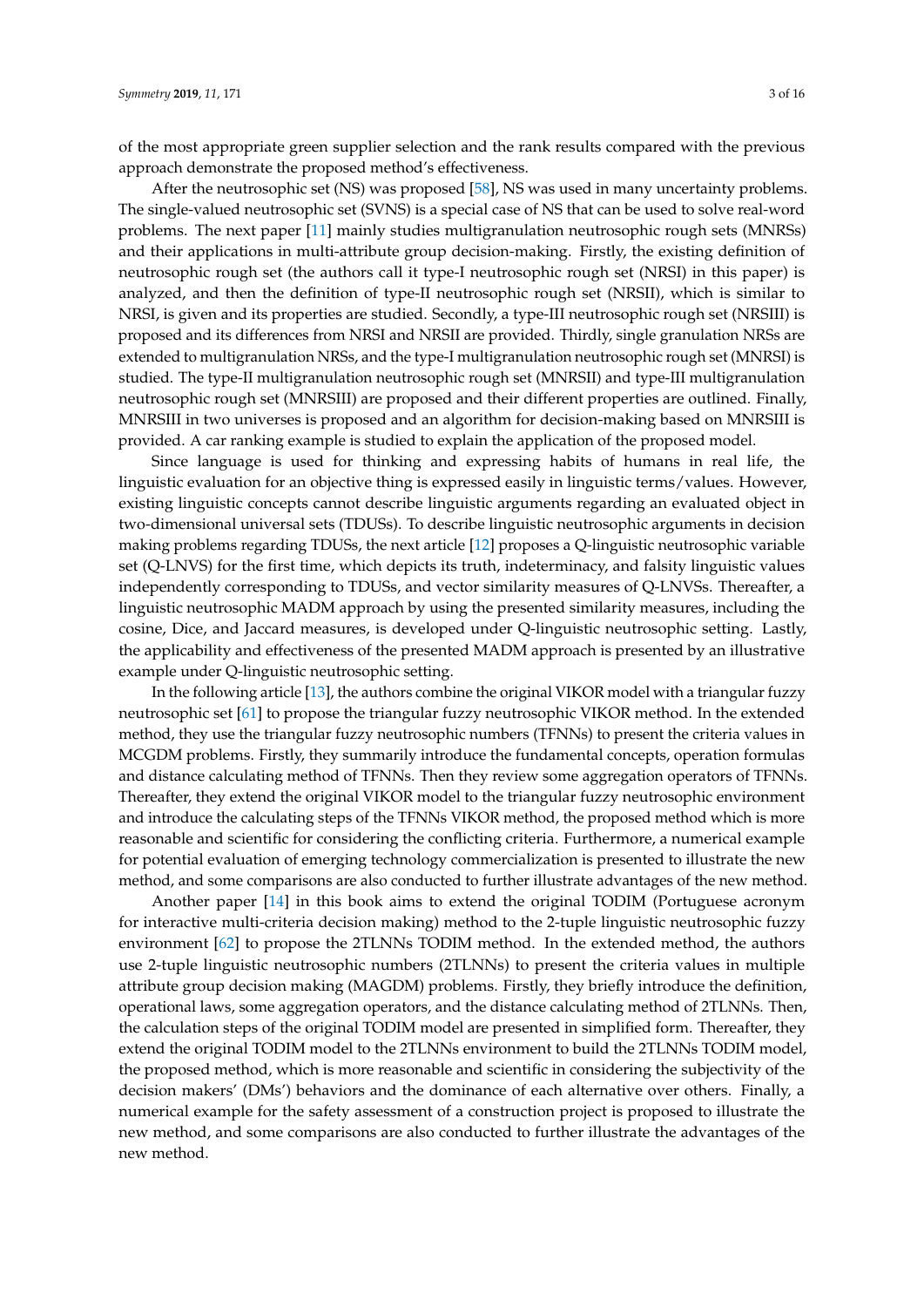The power Bonferroni mean (PBM) operator is a hybrid structure and can take the advantage of a power average (PA) operator, which can reduce the impact of inappropriate data given by the prejudiced decision makers (DMs) and Bonferroni mean (BM) operator, which can take into account the correlation between two attributes. In recent years, many researchers have extended the PBM operator to handle fuzzy information. The Dombi operations of T-conorm (TCN) and T-norm (TN), proposed by Dombi, have the supremacy of outstanding flexibility with general parameters. However, in the existing literature, PBM and the Dombi operations have not been combined for the above advantages for interval-neutrosophic sets (INSs) [\[63\]](#page-15-7). In the following paper [\[15\]](#page-13-9), the authors define some operational laws for interval neutrosophic numbers (INNs) based on Dombi TN and TCN and discuss several desirable properties of these operational rules. Secondly, they extend the PBM operator based on Dombi operations to develop an interval-neutrosophic Dombi PBM (INDPBM) operator, an interval-neutrosophic weighted Dombi PBM (INWDPBM) operator, an interval-neutrosophic Dombi power geometric Bonferroni mean (INDPGBM) operator and an interval-neutrosophic weighted Dombi power geometric Bonferroni mean (INWDPGBM) operator, and discuss several properties of these aggregation operators. Then they develop a MADM method, based on these proposed aggregation operators, to deal with interval neutrosophic (IN) information. An illustrative example is provided to show the usefulness and realism of the proposed MADM method.

The neutrosophic cubic set (NCS) is a hybrid structure [\[64\]](#page-15-8), which consists of INS [\[63\]](#page-15-7) (associated with the undetermined part of information associated with entropy) and SVNS [\[60\]](#page-15-3) (associated with the determined part of information). NCS is a better tool to handle complex DM problems with INS and SVNS. The main purpose of the next article [\[16\]](#page-13-10) is to develop some new aggregation operators for cubic neutrosophic numbers (NCNs), which is a basic member of NCS. Taking the advantages of Muirhead mean (MM) operator and PA operator, the power Muirhead mean (PMM) operator is developed and is scrutinized under NC information. To manage the problems upstretched, some new NC aggregation operators, such as the NC power Muirhead mean (NCPMM) operator, weighted NC power Muirhead mean (WNCPMM) operator, NC power dual Muirhead mean (NCPMM) operator and weighted NC power dual Muirhead mean (WNCPDMM) operator are proposed and related properties of these proposed aggregation operators are conferred. The important advantage of the developed aggregation operator is that it can remove the effect of awkward data and it considers the interrelationship among aggregated values at the same time. Finally, a numerical example is given to show the effectiveness of the developed approach.

Smarandache defined a neutrosophic set [\[57\]](#page-15-1) to handle problems involving incompleteness, indeterminacy, and awareness of inconsistency knowledge, and have further developed neutrosophic soft expert sets. In the next paper [\[17\]](#page-13-11) of this book, this concept is further expanded to generalized neutrosophic soft expert set (GNSES). The authors then define its basic operations of complement, union, intersection, AND, OR, and study some related properties, with supporting proofs. Subsequently, they define a GNSES-aggregation operator to construct an algorithm for a GNSES decision-making method, which allows for a more efficient decision process. Finally, they apply the algorithm to a decision-making problem, to illustrate the effectiveness and practicality of the proposed concept. A comparative analysis with existing methods is done and the result affirms the flexibility and precision of the proposed method.

In the next paper [\[18\]](#page-13-12), the authors define the neutrosophic valued (and generalized or G) metric spaces for the first time. Besides, they determine a mathematical model for clustering the neutrosophic big data sets using G-metric. Furthermore, relative weighted neutrosophic-valued distance and weighted cohesion measure are defined for neutrosophic big data set [\[65\]](#page-15-9). A very practical method for data analysis of neutrosophic big data is offered, although neutrosophic data type (neutrosophic big data) are in massive and detailed form when compared with other data types.

Bol-Moufang types of a particular quasi neutrosophic triplet loop (BCI-algebra), christened Fenyves BCI-algebras, are introduced and studied in another paper [\[19\]](#page-13-13) of this book. 60 Fenyves BCI-algebras are introduced and classified. Amongst these 60 classes of algebras, 46 are found to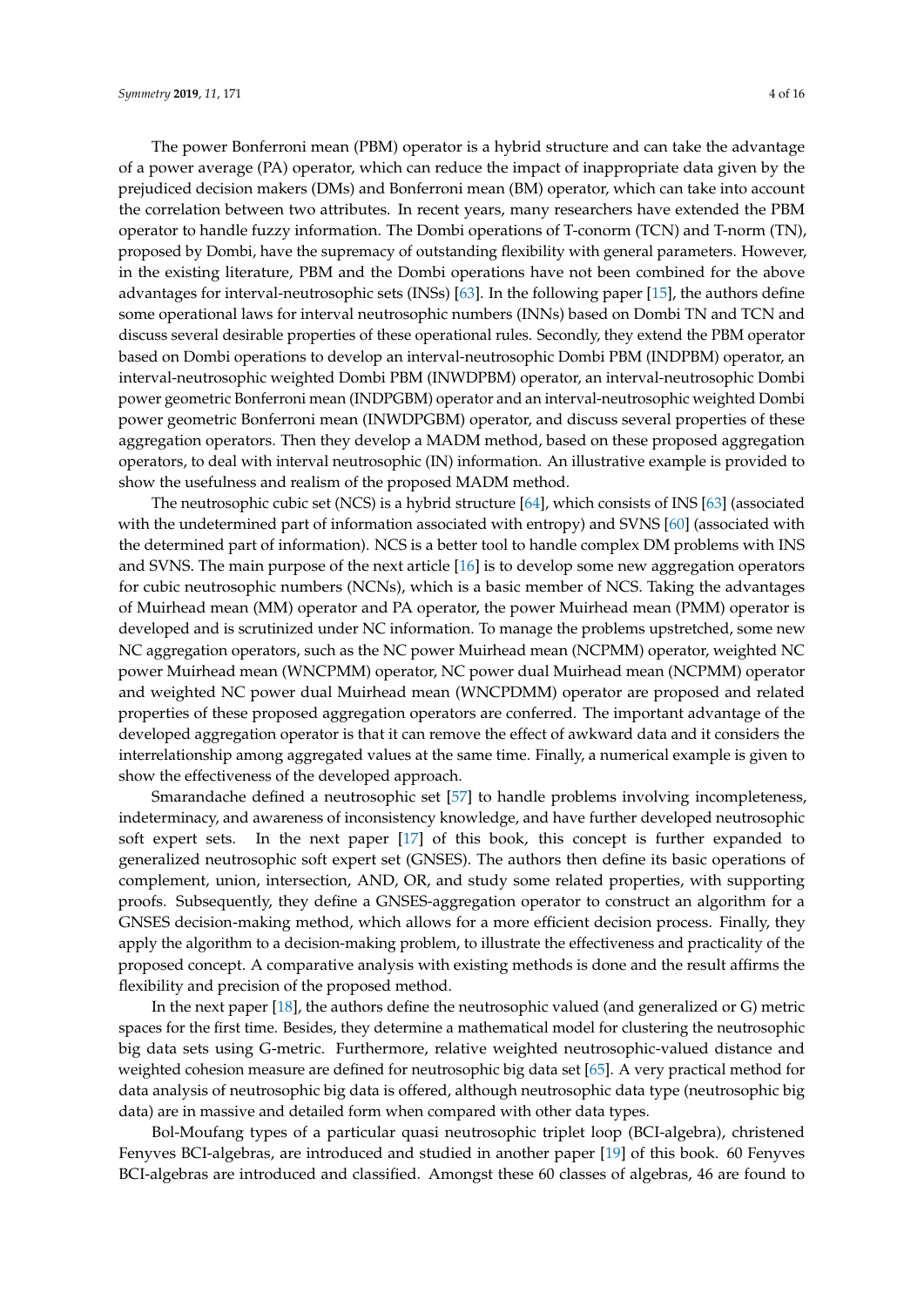be associative and 14 are found to be non-associative. The 46 associative algebras are shown to be Boolean groups. Moreover, necessary and sufficient conditions for 13 non-associative algebras to be associative are also obtained: p-semisimplicity is found to be necessary and sufficient for a F3, F5, F42, and F55 algebras to be associative while quasi-associativity is found to be necessary and sufficient for F19, F52, F56, and F59 algebras to be associative. Two pairs of the 14 non-associative algebras are found to be equivalent to associativity (F52 and F55, and F55 and F59). Every BCI-algebra is naturally a F54 BCI-algebra. The work is concluded with recommendations based on comparison between the behavior of identities of Bol-Moufang (Fenyves' identities) in quasigroups and loops and their behavior in BCI-algebra. It is concluded that results of this work are an initiation into the study of the classification of finite Fenyves' quasi neutrosophic triplet loops (FQNTLs) just like various types of finite loops have been classified. This research work has opened a new area of research finding in BCI-algebras, vis-a-vis the emergence of 540 varieties of Bol-Moufang type quasi neutrosophic triplet loops. A 'cycle of algebraic structures' which portrays this fact is provided.

The uncertainty and concurrence of randomness are considered when many practical problems are dealt with. To describe the aleatory uncertainty and imprecision in a neutrosophic environment and prevent the obliteration of more data, the concept of the probabilistic single-valued (interval) neutrosophic hesitant fuzzy set is introduced in the next paper [\[20\]](#page-13-14). By definition, the probabilistic single-valued neutrosophic hesitant fuzzy set (PSVNHFS) is a special case of the probabilistic interval neutrosophic hesitant fuzzy set (PINHFS). PSVNHFSs can satisfy all the properties of PINHFSs. An example is given to illustrate that PINHFS compared to PSVNHFS is more general. Then, PINHFS is the main research object. The basic operational relations of PINHFS are studied, and the comparison method of probabilistic interval neutrosophic hesitant fuzzy numbers (PINHFNs) is proposed. Then, the probabilistic interval neutrosophic hesitant fuzzy weighted averaging (PINHFWA) and the probability interval neutrosophic hesitant fuzzy weighted geometric (PINHFWG) operators are presented. Some basic properties are investigated. Next, based on the PINHFWA and PINHFWG operators, a decision-making method under a probabilistic interval neutrosophic hesitant fuzzy circumstance is established. Finally, the authors apply this method to the issue of investment options. The validity and application of the new approach is demonstrated.

Competition among different universities depends largely on the competition for talent. Talent evaluation and selection is one of the main activities in human resource management (HRM) which is critical for university development [\[21\]](#page-13-15). Firstly, linguistic neutrosophic sets (LNSs) are introduced to better express multiple uncertain information during the evaluation procedure. The authors further merge the power averaging operator with LNSs for information aggregation and propose a LN-power weighted averaging (LNPWA) operator and a LN-power weighted geometric (LNPWG) operator. Then, an extended technique for order preference by similarity to ideal solution (TOPSIS) method is developed to solve a case of university HRM evaluation problem. The main contribution and novelty of the proposed method rely on that it allows the information provided by different DMs to support and reinforce each other which is more consistent with the actual situation of university HRM evaluation. In addition, its effectiveness and advantages over existing methods are verified through sensitivity and comparative analysis. The results show that the proposal is capable in the domain of university HRM evaluation and may contribute to the talent introduction in universities.

The concept of a commutative generalized neutrosophic ideal in a BCK-algebra is proposed, and related properties are proved in another paper [\[22\]](#page-13-16) of this book. Characterizations of a commutative generalized neutrosophic ideal are considered. Also, some equivalence relations on the family of all commutative generalized neutrosophic ideals in BCK-algebras are introduced, and some properties are investigated.

Fault diagnosis is an important issue in various fields and aims to detect and identify the faults of systems, products, and processes. The cause of a fault is complicated due to the uncertainty of the actual environment. Nevertheless, it is difficult to consider uncertain factors adequately with many traditional methods. In addition, the same fault may show multiple features and the same feature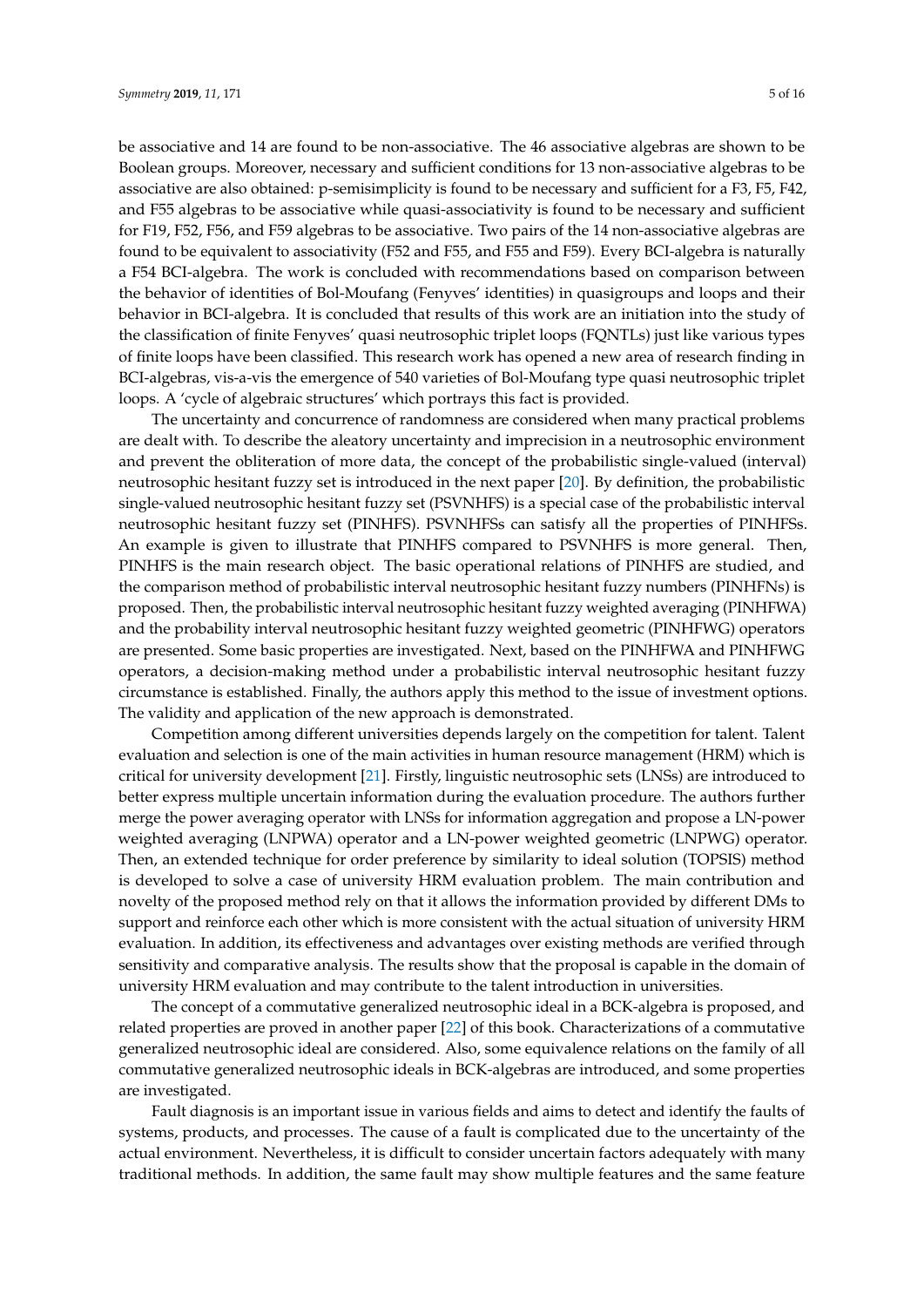might be caused by different faults. In the next paper [\[23\]](#page-13-17), a neutrosophic set based fault diagnosis method based on multi-stage fault template data is proposed to solve this problem. For an unknown fault sample whose fault type is unknown and needs to be diagnosed, the neutrosophic set based on multi-stage fault template data is generated, and then the generated neutrosophic set is fused via the simplified neutrosophic weighted averaging (SNWA) operator. Afterwards, the fault diagnosis results can be determined by the application of defuzzification method for a defuzzying neutrosophic set. Most kinds of uncertain problems in the process of fault diagnosis, including uncertain information and inconsistent information, could be handled well with the integration of multi-stage fault template data and the neutrosophic set. Finally, the practicality and effectiveness of the proposed method are demonstrated via an illustrative example.

The notions of neutrosophy, neutrosophic algebraic structures, neutrosophic duplet and neutrosophic triplet were introduced by Florentin Smarandache [\[57\]](#page-15-1). In another paper [\[24\]](#page-13-18) of this book, some neutrosophic duplets are studied. A particular case is considered, and the complete characterization of neutrosophic duplets are given. Some open problems related to neutrosophic duplets are proposed.

In the next paper [\[25\]](#page-13-19), the authors provide an application of neutrosophic bipolar fuzzy sets applied to daily life's problem related with the HOPE foundation, which is planning to build a children's hospital. They develop the theory of neutrosophic bipolar fuzzy sets, which is a generalization of bipolar fuzzy sets. After giving the definition they introduce some basic operation of neutrosophic bipolar fuzzy sets and focus on weighted aggregation operators in terms of neutrosophic bipolar fuzzy sets. They define neutrosophic bipolar fuzzy weighted averaging (NBFWA) and neutrosophic bipolar fuzzy ordered weighted averaging (NBFOWA) operators. Next they introduce different kinds of similarity measures of neutrosophic bipolar fuzzy sets. Finally, as an application, the authors give an algorithm for the multiple attribute decision making problems under the neutrosophic bipolar fuzzy environment by using the different kinds of neutrosophic bipolar fuzzy weighted/fuzzy ordered weighted aggregation operators with a numerical example related with HOPE foundation.

In the following paper [\[26\]](#page-13-20), the authors introduce the concept of neutrosophic numbers from different viewpoints [\[57–](#page-15-1)[65\]](#page-15-9). They define different types of linear and non-linear generalized triangular neutrosophic numbers which are very important for uncertainty theory. They introduce the de-neutrosophication concept for neutrosophic number for triangular neutrosophic numbers. This concept helps to convert a neutrosophic number into a crisp number. The concepts are followed by two applications, namely in an imprecise project evaluation review technique and a route selection problem.

In classical group theory, homomorphism and isomorphism are significant to study the relation between two algebraic systems. Through the next article [\[27\]](#page-13-21), the authors propose neutro-homomorphism and neutro-isomorphism for the neutrosophic extended triplet group (NETG) which plays a significant role in the theory of neutrosophic triplet algebraic structures. Then, they define neutro-monomorphism, neutro-epimorphism, and neutro-automorphism. They give and prove some theorems related to these structures. Furthermore, the Fundamental homomorphism theorem for the NETG is given and some special cases are discussed. First and second neutro-isomorphism theorems are stated. Finally, by applying homomorphism theorems to neutrosophic extended triplet algebraic structures, the authors have examined how closely different systems are related.

It is an interesting direction to study rough sets from a multi-granularity perspective. In rough set theory, the multi-particle structure was represented by a binary relation. The next paper [\[28\]](#page-13-22) considers a new neutrosophic rough set model, multi-granulation neutrosophic rough set (MGNRS). First, the concept of MGNRS on a single domain and dual domains was proposed. Then, their properties and operators were considered. The authors obtained that MGNRS on dual domains will degenerate into MGNRS on a single domain when the two domains are the same. Finally, a kind of special multi-criteria group decision making (MCGDM) problem was solved based on MGNRS on dual domains, and an example was given to show its feasibility.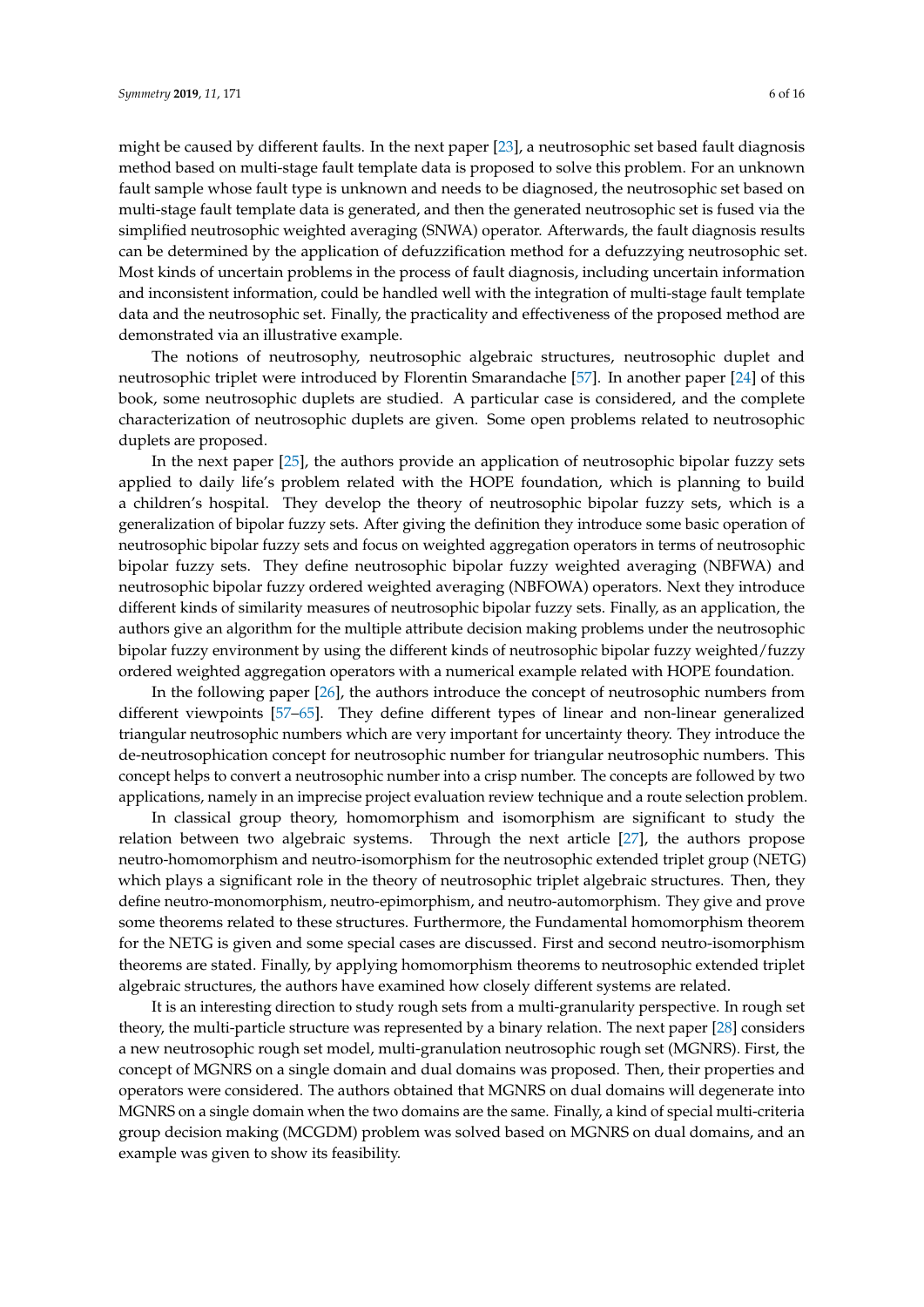As a new generalization of the notion of the standard group, the notion of the NTG is derived from the basic idea of the neutrosophic set and can be regarded as a mathematical structure describing generalized symmetry. In the next paper [\[29\]](#page-13-23), the properties and structural features of NTG are studied in depth by using theoretical analysis and software calculations (in fact, some important examples in the paper are calculated and verified by mathematics software, but the related programs are omitted). The main results are obtained as follows: (1) by constructing counterexamples, some mistakes in the some literatures are pointed out; (2) some new properties of NTGs are obtained, and it is proved that every element has a unique neutral element in any neutrosophic triplet group; (3) the notions of NT-subgroups, strong NT-subgroups, and weak commutative neutrosophic triplet groups (WCNTGs) are introduced, the quotient structures are constructed by strong NT-subgroups, and a homomorphism theorem is proved in weak commutative neutrosophic triplet groups.

The aim of the following paper [\[30\]](#page-14-0) is to introduce some new operators for aggregating single-valued neutrosophic (SVN) information and to apply them to solve the multi-criteria decision-making (MCDM) problems. The single-valued neutrosophic set, as an extension and generalization of an intuitionistic fuzzy set, is a powerful tool to describe the fuzziness and uncertainty [\[60\]](#page-15-3), and MM is a well-known aggregation operator which can consider interrelationships among any number of arguments assigned by a variable vector. In order to make full use of the advantages of both, the authors introduce two new prioritized MM aggregation operators, such as the SVN prioritized MM (SVNPMM) and SVN prioritized dual MM (SVNPDMM) under an SVN set environment. In addition, some properties of these new aggregation operators are investigated and some special cases are discussed. Furthermore, the authors propose a new method based on these operators for solving the MCDM problems. Finally, an illustrative example is presented to testify the efficiency and superiority of the proposed method by comparing it with the existing method.

Making predictions according to historical values has long been regarded as common practice by many researchers. However, forecasting solely based on historical values could lead to inevitable over-complexity and uncertainty due to the uncertainties inside, and the random influence outside, of the data. Consequently, finding the inherent rules and patterns of a time series by eliminating disturbances without losing important details has long been a research hotspot. In the following paper [\[31\]](#page-14-1), the authors propose a novel forecasting model based on multi-valued neutrosophic sets to find fluctuation rules and patterns of a time series. The contributions of the proposed model are: (1) using a multi-valued neutrosophic set (MVNS) to describe the fluctuation patterns of a time series, the model could represent the fluctuation trend of up, equal, and down with degrees of truth, indeterminacy, and falsity which significantly preserve details of the historical values; (2) measuring the similarities of different fluctuation patterns by the Hamming distance could avoid the confusion caused by incomplete information from limited samples; and (3) introducing another related time series as a secondary factor to avoid warp and deviation in inferring inherent rules of historical values, which could lead to more comprehensive rules for further forecasting. To evaluate the performance of the model, the authors explore the Taiwan Stock Exchange Capitalization Weighted Stock Index (TAIEX) as the major factor, and the Dow Jones Index as the secondary factor to facilitate the predicting of the TAIEX. To show the universality of the model, they apply the proposed model to forecast the Shanghai Stock Exchange Composite Index (SHSECI) as well.

The new notion of a neutrosophic triplet group (NTG) proposed by Smarandache is a new algebraic structure different from the classical group. The aim of the next paper [\[32\]](#page-14-2) is to further expand this new concept and to study its application in related logic algebra systems. Some new notions of left (right)-quasi neutrosophic triplet loops and left (right)-quasi neutrosophic triplet groups are introduced, and some properties are presented. As a corollary of these properties, the following important result are proved: for any commutative neutrosophic triplet group, its every element has a unique neutral element. Moreover, some left (right)-quasi neutrosophic triplet structures in BE-algebras and generalized BE-algebras (including CI-algebras and pseudo CI-algebras) are established, and the adjoint semigroups of the BE-algebras and generalized BE-algebras are investigated for the first time.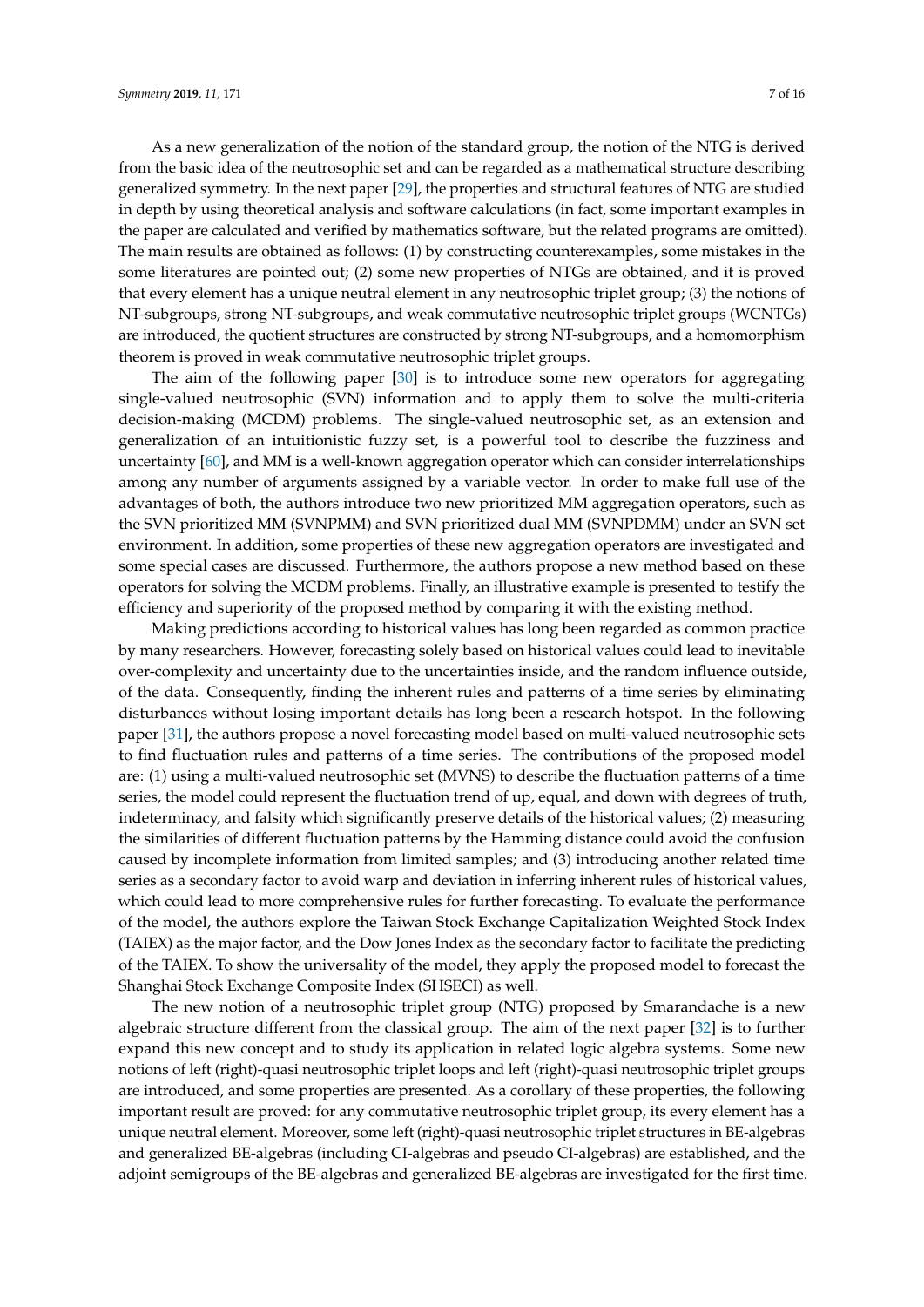In a neutrosophic triplet set, there is a neutral element and antielement for each element. In the following study [\[33\]](#page-14-3), the concept of neutrosophic triplet partial metric space (NTPMS) is given and the properties of NTPMS are studied. The authors show that both classical metric and neutrosophic triplet metric (NTM) are different from NTPM. Also, they show that NTPMS can be defined with each NTMS. Furthermore, the authors define a contraction for NTPMS and give a fixed point theory (FPT) for NTPMS. The FPT has been revealed as a very powerful tool in the study of nonlinear phenomena.

Another paper [\[34\]](#page-14-4) of this book presents a modified Technique for Order Preference by Similarity to an Ideal Solution (TOPSIS) with maximizing deviation method based on the SVNS model [\[60\]](#page-15-3). A SVNS is a special case of a neutrosophic set which is characterized by a truth, indeterminacy, and falsity membership function, each of which lies in the standard interval of [0,1]. An integrated weight measure approach that takes into consideration both the objective and subjective weights of the attributes is used. The maximizing deviation method is used to compute the objective weight of the attributes, and the non-linear weighted comprehensive method is used to determine the combined weights for each attributes. The use of the maximizing deviation method allows our proposed method to handle situations in which information pertaining to the weight coefficients of the attributes are completely unknown or only partially known. The proposed method is then applied to a multi-attribute decision-making (MADM) problem. Lastly, a comprehensive comparative studies is presented, in which the performance of our proposed algorithm is compared and contrasted with other recent approaches involving SVNSs in literature.

One of the most significant competitive strategies for organizations is sustainable supply chain management (SSCM). The vital part in the administration of a sustainable supply chain is the sustainable supplier selection, which is a multi-criteria decision-making issue, including many conflicting criteria. The valuation and selection of sustainable suppliers are difficult problems due to vague, inconsistent, and imprecise knowledge of decision makers. In the literature on supply chain management for measuring green performance, the requirement for methodological analysis of how sustainable variables affect each other, and how to consider vague, imprecise and inconsistent knowledge, is still unresolved. The next research [\[35\]](#page-14-5) provides an incorporated multi-criteria decision-making procedure for sustainable supplier selection problems (SSSPs). An integrated framework is presented via interval-valued neutrosophic sets to deal with vague, imprecise and inconsistent information that exists usually in real world. The analytic network process (ANP) is employed to calculate weights of selected criteria by considering their interdependencies. For ranking alternatives and avoiding additional comparisons of analytic network processes, the TOPSIS is used. The proposed framework is turned to account for analyzing and selecting the optimal supplier. An actual case study of a dairy company in Egypt is examined within the proposed framework. Comparison with other existing methods is implemented to confirm the effectiveness and efficiency of the proposed approach.

The concept of interval neutrosophic sets has been studied [\[63\]](#page-15-7) and the introduction of a new kind of set in topological spaces called the interval valued neutrosophic support soft set is suggested in the next paper [\[36\]](#page-14-6). The authors also study some of its basic properties. The main purpose of the paper is to give the optimum solution to decision-making in real life problems the using interval valued neutrosophic support soft set.

In inconsistent and indeterminate settings, as a usual tool, the NCS containing single-valued neutrosophic numbers [\[60\]](#page-15-3) and interval neutrosophic numbers [\[64\]](#page-15-8) can be applied in decision-making to present its partial indeterminate and partial determinate information. However, a few researchers have studied neutrosophic cubic decision-making problems, where the similarity measure of NCSs is one of the useful measure methods. For the following work [\[37\]](#page-14-7) in this book, the authors propose the Dice, cotangent, and Jaccard measures between NCSs, and indicate their properties. Then, under an NCS environment, the similarity measures-based decision-making method of multiple attributes is developed. In the decision-making process, all the alternatives are ranked by the similarity measure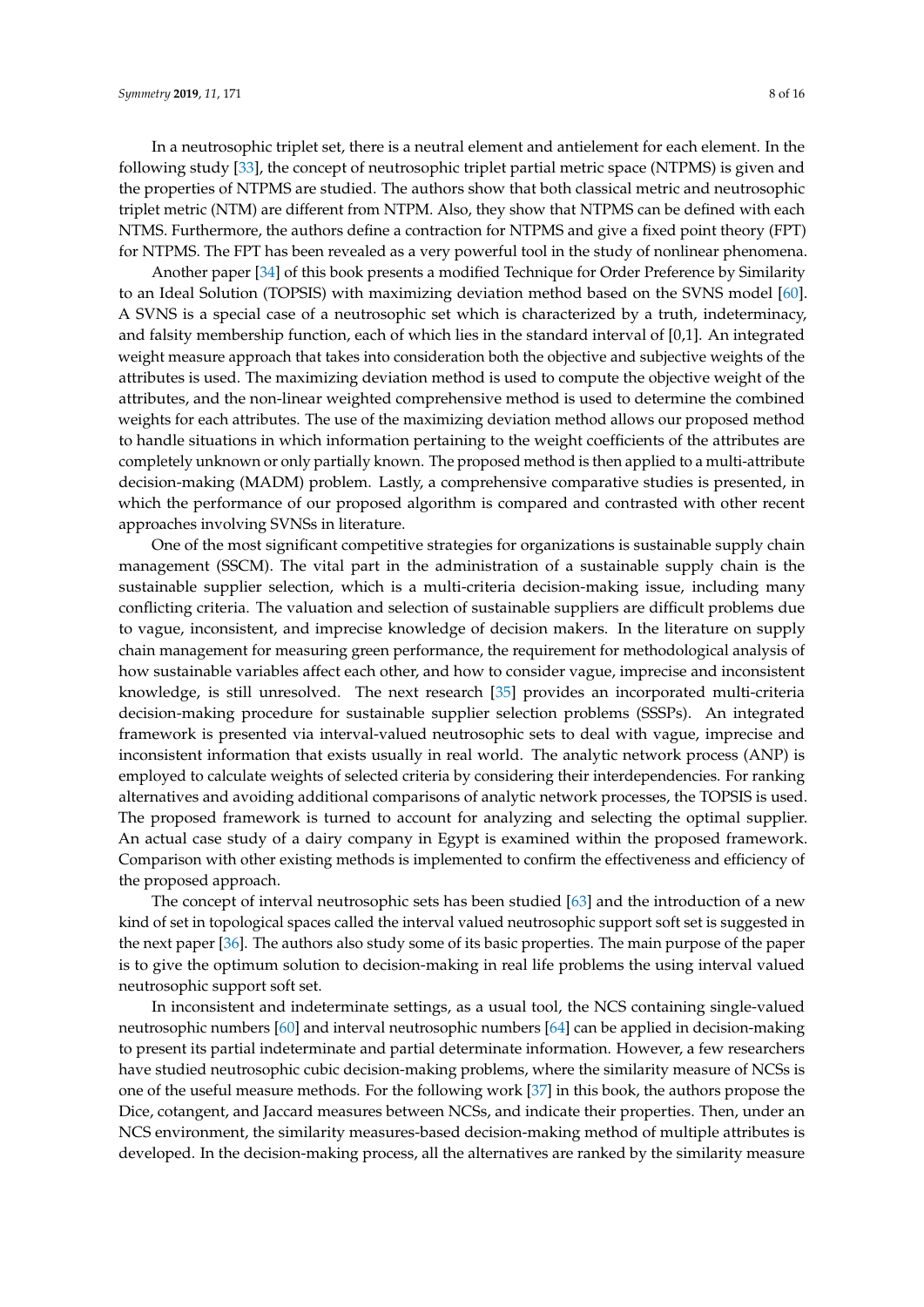of each alternative and the ideal solution to obtain the best one. Finally, two practical examples are applied to indicate the feasibility and effectiveness of the developed method.

In real-world diagnostic procedures, due to the limitation of human cognitive competence, a medical expert may not conveniently use some crisp numbers to express the diagnostic information, and plenty of research has indicated that generalized fuzzy numbers play a significant role in describing complex diagnostic information. To deal with medical diagnosis problems based on generalized fuzzy sets (FSs), the notion of single-valued neutrosophic multisets (SVNMs) [\[60\]](#page-15-3) is firstly used to express the diagnostic information [\[38\]](#page-14-8). Then the model of probabilistic rough sets (PRSs) over two universes is applied to analyze SVNMs, and the concepts of single-valued neutrosophic rough multisets (SVNRMs) over two universes and probabilistic rough single-valued neutrosophic multisets (PRSVNMs) over two universes are introduced. Based on SVNRMs over two universes and PRSVNMs over two universes, single-valued neutrosophic probabilistic rough multisets (SVNPRMs) over two universes are further established. Next, a three-way decision model by virtue of SVNPRMs over two universes in the context of medical diagnosis is constructed. Finally, a practical case study along with a comparative study are carried out to reveal the accuracy and reliability of the constructed three-way decisions model.

The next article [\[39\]](#page-14-9) is based on new developments on a NTG and applications earlier introduced in 2016 by Smarandache and Ali. NTG sprang up from neutrosophic triplet set X: a collection of triplets (b,neut(b),anti(b)) for an b∈X that obeys certain axioms (existence of neutral(s) and opposite(s)). Some results that are true in classical groups are investigated in NTG and shown to be either universally true in NTG or true in some peculiar types of NTG. Distinguishing features between an NTG and some other algebraic structures such as: generalized group (GG), quasigroup, loop, and group are investigated. Some neutrosophic triplet subgroups (NTSGs) of a neutrosophic triplet group are studied. Applications of the neutrosophic triplet set, and our results on NTG in relation to management and sports, are highlighted and discussed.

Neutrosophic cubic sets [\[64\]](#page-15-8) are the more generalized tool by which one can handle imprecise information in a more effective way as compared to fuzzy sets and all other versions of fuzzy sets. Neutrosophic cubic sets have the more flexibility, precision and compatibility to the system as compared to previous existing fuzzy models. On the other hand, the graphs represent a problem physically in the form of diagrams and matrices, etc., which is very easy to understand and handle. Therefore, the authors of the subsequent paper [\[40\]](#page-14-10) apply the neutrosophic cubic sets to graph theory in order to develop a more general approach where they can model imprecise information through graphs. One of very important futures of two neutrosophic cubic sets is the R-union that R-union of two neutrosophic cubic sets is again a neutrosophic cubic set. Since the purpose of this new model is to capture the uncertainty, the authors provide applications in industries to test the applicability of the defined model based on present time and future prediction which is the main advantage of neutrosophic cubic sets.

Thereafter, another paper [\[41\]](#page-14-11) presents a deciding technique for robotic dexterous hand configurations. This algorithm can be used to decide on how to configure a robotic hand so it can grasp objects in different scenarios. Receiving as input from several sensor signals that provide information on the object's shape, the DSmT decision-making algorithm passes the information through several steps before deciding what hand configuration should be used for a certain object and task. The proposed decision-making method for real time control will decrease the feedback time between the command and grasped object, and can be successfully applied on robot dexterous hands. For this, the authors have used the Dezert–Smarandache theory which can provide information even on contradictory or uncertain systems.

The study [\[42\]](#page-14-12) that follows introduces simplified neutrosophic linguistic numbers (SNLNs) to describe online consumer reviews in an appropriate manner. Considering the defects of studies on SNLNs in handling linguistic information, the cloud model is used to convert linguistic terms in SNLNs to three numerical characteristics. Then, a novel simplified neutrosophic cloud (SNC) concept is presented, and its operations and distance are defined. Next, a series of simplified neutrosophic cloud aggregation operators are investigated, including the simplified neutrosophic clouds Maclaurin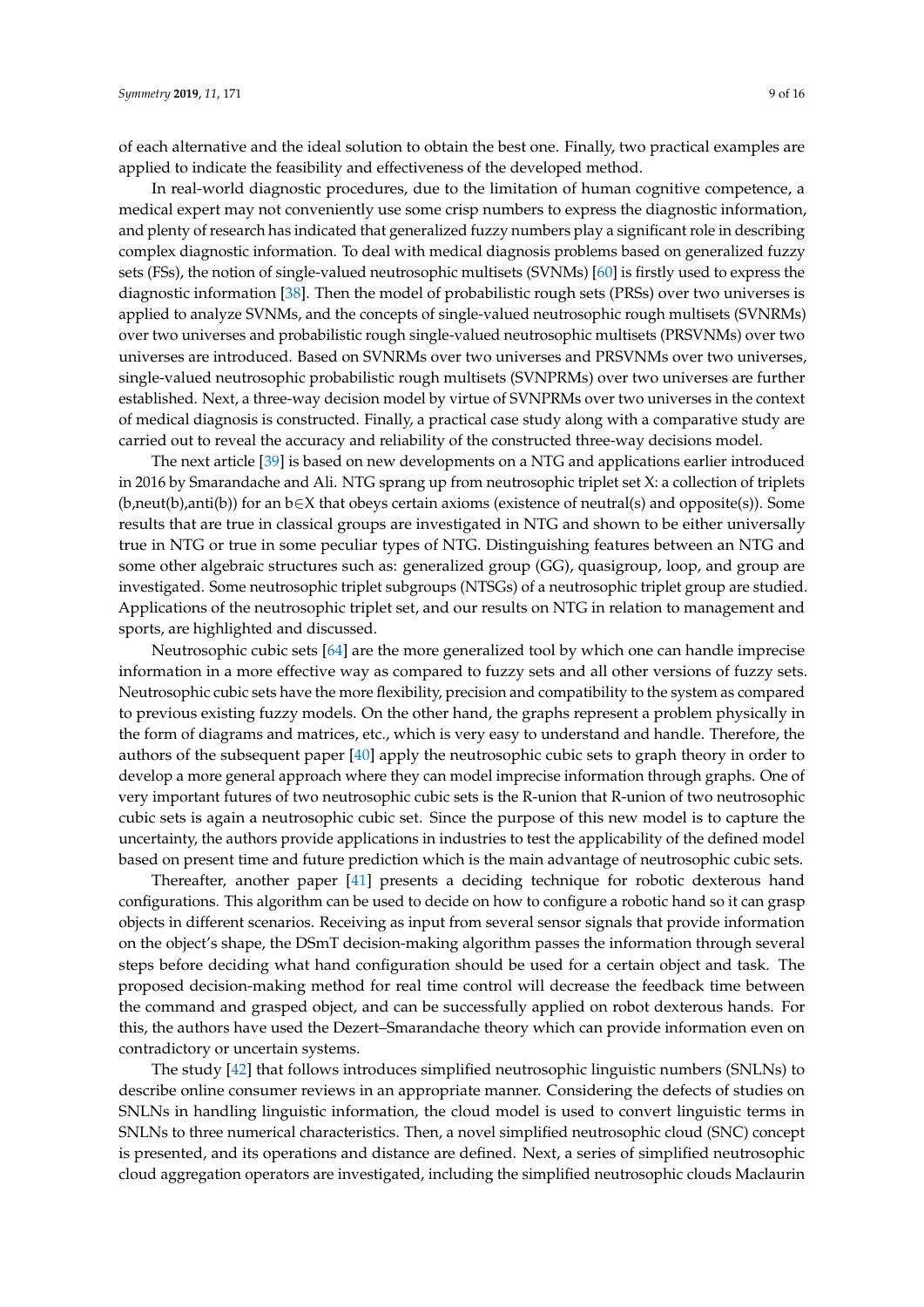symmetric mean (SNCMSM) operator, weighted SNCMSM operator, and generalized weighted SNCMSM operator. Subsequently, a MCDM model is constructed based on the proposed aggregation operators. Finally, a hotel selection problem is presented to verify the effectiveness and validity of our developed approach.

In recent years, typhoon disasters have occurred frequently and the economic losses caused by them have received increasing attention. The next study [\[43\]](#page-14-13) focuses on the evaluation of typhoon disasters based on the interval neutrosophic set theory. An interval neutrosophic set (INS) [\[63\]](#page-15-7) is a subclass of a NS [\[57\]](#page-15-1). However, the existing exponential operations and their aggregation methods are primarily for the intuitionistic fuzzy set. So, this paper mainly focus on the research of the exponential operational laws of INNs in which the bases are positive real numbers and the exponents are interval neutrosophic numbers. Several properties based on the exponential operational law are discussed in detail. Then, the interval neutrosophic weighted exponential aggregation (INWEA) operator is used to aggregate assessment information to obtain the comprehensive risk assessment. Finally, a multiple attribute decision making (MADM) approach based on the INWEA operator is introduced and applied to the evaluation of typhoon disasters in Fujian Province, China. Results show that the proposed new approach is feasible and effective in practical applications.

In the coming paper [\[44\]](#page-14-14) of this book, the authors study the neutrosophic triplet groups for  $a \in Z2p$ and prove this collection of triplets (a,neut(a),anti(a)) if trivial forms a semigroup under product, and semi-neutrosophic triplets are included in that collection. Otherwise, they form a group under product, and it is of order (p−1), with (p+1,p+1,p+1) as the multiplicative identity. The new notion of pseudo primitive element is introduced in Z2p analogous to primitive elements in Zp, where p is a prime. Open problems based on the pseudo primitive elements are proposed. The study is restricted to Z2p and take only the usual product modulo 2p.

Fuzzy graph theory plays an important role in the study of the symmetry and asymmetry properties of fuzzy graphs. With this in mind, in the next paper [\[45\]](#page-14-15), the authors introduce new neutrosophic graphs called complex neutrosophic graphs of type 1 (abbr. CNG1). They then present a matrix representation for it and study some properties of this new concept. The concept of CNG1 is an extension of the generalized fuzzy graphs of type 1 (GFG1) and generalized single-valued neutrosophic graphs of type 1 (GSVNG1). The utility of the CNG1 introduced here is applied to a multi-attribute decision making problem related to Internet server selection.

The purpose of the subsequent paper [\[46\]](#page-14-16) is to study new algebraic operations and fundamental properties of totally dependent-neutrosophic sets and totally dependent-neutrosophic soft sets. Firstly, the in-coordination relationships among the original inclusion relations of totally dependent-neutrosophic sets (called type-1 and typ-2 inclusion relations in this paper) and union (intersection) operations are analyzed, and then type-3 inclusion relation of totally dependent-neutrosophic sets and corresponding type-3 union, type-3 intersection, and complement operations are introduced. Secondly, the following theorem is proved: all totally dependent-neutrosophic sets (based on a certain universe) determined a generalized De Morgan algebra with respect to type-3 union, type-3 intersection, and complement operations. Thirdly, the relationships among the type-3 order relation, score function, and accuracy function of totally dependent-neutrosophic sets are discussed. Finally, some new operations and properties of totally dependent-neutrosophic soft sets are investigated, and another generalized De Morgan algebra induced by totally dependent-neutrosophic soft sets is obtained.

In the recent years, school administrators often come across various problems while teaching, counseling, and promoting and providing other services which engender disagreements and interpersonal conflicts between students, the administrative staff, and others. Action learning is an effective way to train school administrators in order to improve their conflict-handling styles. In the next paper [\[47\]](#page-14-17), a novel approach is used to determine the effectiveness of training in school administrators who attended an action learning course based on their conflict-handling styles. To this end, a Rahim Organization Conflict Inventory II (ROCI-II) instrument is used that consists of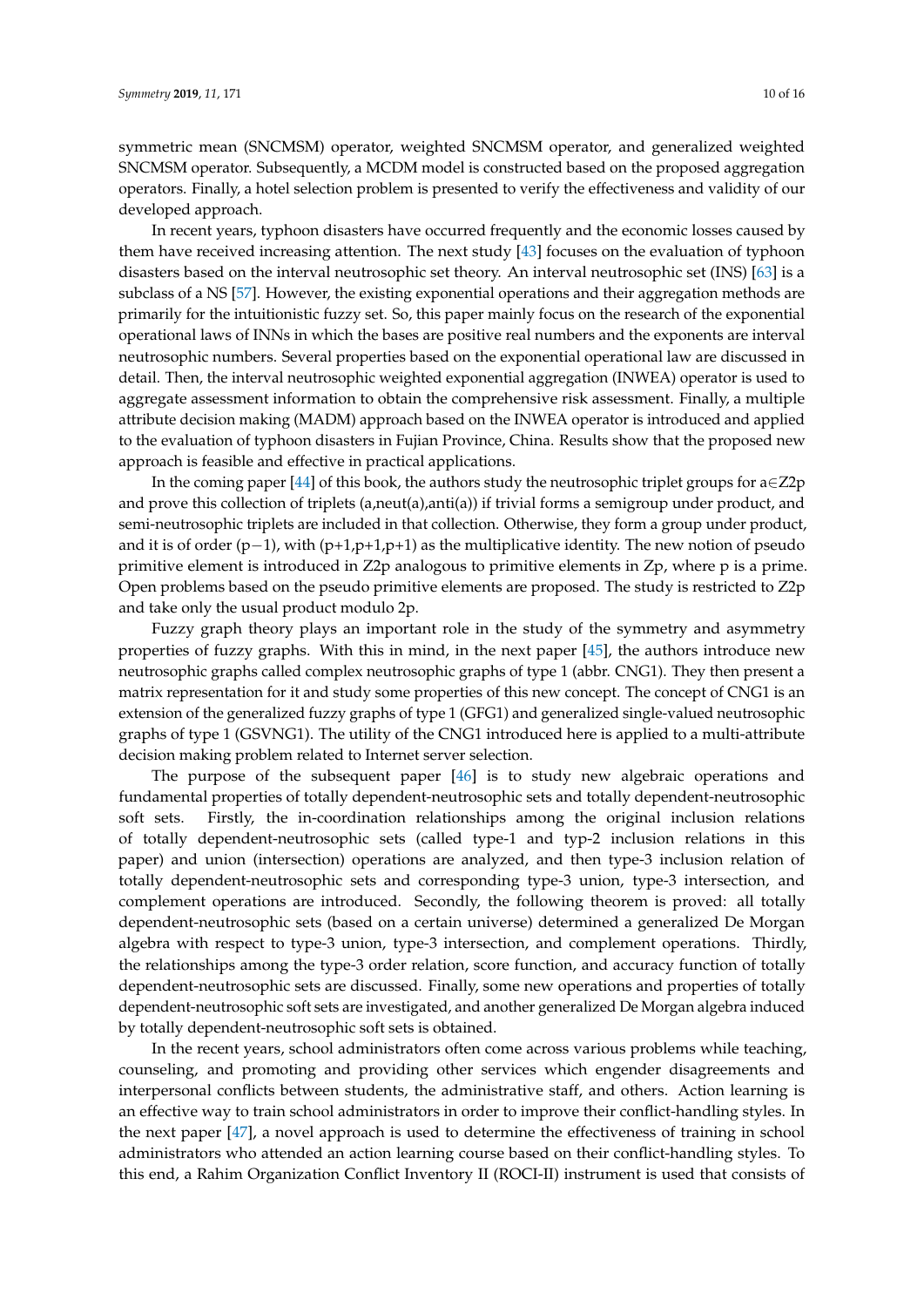both the demographic information and the conflict-handling styles of the school administrators. The proposed method uses the neutrosophic set (NS) and support vector machines (SVMs) to construct an efficient classification scheme neutrosophic support vector machine (NS-SVM). The neutrosophic c-means (NCM) clustering algorithm is used to determine the neutrosophic memberships and then a weighting parameter is calculated from the neutrosophic memberships. The calculated weight value is then used in SVM as handled in the fuzzy SVM (FSVM) approach. Various experimental works are carried in a computer environment out to validate the proposed idea. All experimental works are simulated in a MATLAB environment with a five-fold cross-validation technique. The classification performance is measured by accuracy criteria. The prediction experiments are conducted based on two scenarios. In the first one, all statements are used to predict if a school administrator is trained or not after attending an action learning program. In the second scenario, five independent dimensions are used individually to predict if a school administrator is trained or not after attending an action learning program. According to the obtained results, the proposed NS-SVM outperforms for all experimental works.

The notions of the neutrosophic hesitant fuzzy subalgebra and neutrosophic hesitant fuzzy filter in pseudo-BCI algebras are introduced, and some properties and equivalent conditions are investigated in the next paper [\[48\]](#page-14-18). The relationships between neutrosophic hesitant fuzzy subalgebras (filters) and hesitant fuzzy subalgebras (filters) are discussed. Five kinds of special sets are constructed by a neutrosophic hesitant fuzzy set, and the conditions for the two kinds of sets to be filters are given. Moreover, the conditions for two kinds of special neutrosophic hesitant fuzzy sets to be neutrosophic hesitant fuzzy filters are proved.

To solve the problems related to inhomogeneous connections among the attributes, the authors of the following paper [\[49\]](#page-14-19) introduce a novel multiple attribute group decision-making (MAGDM) method based on the introduced linguistic neutrosophic generalized weighted partitioned Bonferroni mean operator (LNGWPBM) for linguistic neutrosophic numbers (LNNs). First of all, inspired by the merits of the generalized partitioned Bonferroni mean (GPBM) operator and LNNs, they combine the GPBM operator and LNNs to propose the linguistic neutrosophic GPBM (LNGPBM) operator, which supposes that the relationships are heterogeneous among the attributes in MAGDM. In addition, aimed at the different importance of each attribute, the weighted form of the LNGPBM operator is investigated. Then, the authors discuss some of its desirable properties and special examples accordingly. Finally, they propose a novel MAGDM method on the basis of the introduced LNGWPBM operator, and illustrate its validity and merit by comparing it with the existing methods.

Based on the multiplicity evaluation in some real situations, the next paper [\[50\]](#page-14-20) firstly introduces a single-valued neutrosophic multiset (SVNM) as a subclass of neutrosophic multiset (NM) to express the multiplicity information and the operational relations of SVNMs. Then, a cosine measure between SVNMs and weighted cosine measure between SVNMs are presented to measure the cosine degree between SVNMs, and their properties are investigated. Based on the weighted cosine measure of SVNMs, a multiple attribute decision-making method under a SVNM environment is proposed, in which the evaluated values of alternatives are taken in the form of SVNMs. The ranking order of all alternatives and the best one can be determined by the weighted cosine measure between every alternative and the ideal alternative. Finally, an actual application on the selecting problem illustrates the effectiveness and application of the proposed method.

Rooftop distributed photovoltaic projects have been quickly proposed in China because of policy promotion. Before, the rooftops of the shopping mall had not been occupied, and it was urged to have a decision-making framework to select suitable shopping mall photovoltaic plans. However, a traditional MCDM method failed to solve this issue at the same time, due to the following three defects: the interactions problems between the criteria, the loss of evaluation information in the conversion process, and the compensation problems between diverse criteria. In the subsequent paper [\[51\]](#page-14-21), an integrated MCDM framework is proposed to address these problems. First of all, the compositive evaluation index is constructed, and the application of DEMATEL method helped analyze the internal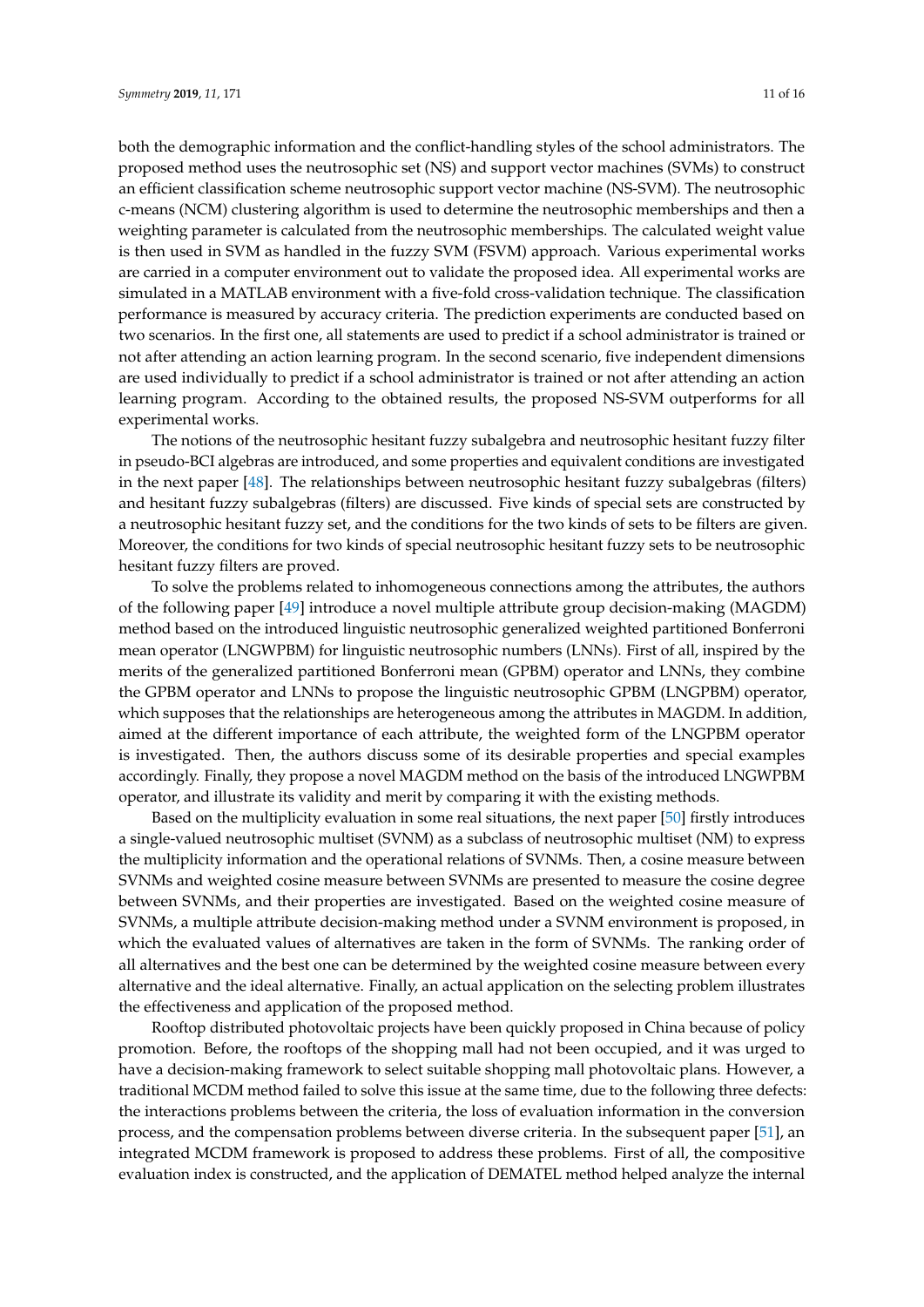influence and connection behind each criterion. Then, the interval-valued neutrosophic set is utilized to express the imperfect knowledge of experts group and avoid the information loss. Next, an extended elimination et choice translation reality (ELECTRE) III method is applied, and it succeed in avoiding the compensation problem and obtaining the scientific result. The integrated method used maintained symmetry in the solar photovoltaic (PV) investment. Last but not least, a comparative analysis using Technique for Order Preference by Similarity to an Ideal Solution (TOPSIS) method and VIKOR method is carried out, and alternative plan X1 ranks first at the same. The outcome certified the correctness and rationality of the results obtained in this study.

In the next paper [\[52\]](#page-14-22), by utilizing the concept of a neutrosophic extended triplet (NET), the authors define the neutrosophic image, neutrosophic inverse-image, neutrosophic kernel, and the NET subgroup. The notion of the neutrosophic triplet coset and its relation with the classical coset are defined and the properties of the neutrosophic triplet cosets are given. Furthermore, the neutrosophic triplet normal subgroups, and neutrosophic triplet quotient groups are studied.

The following paper [\[53\]](#page-14-23) in the book proposes novel skin lesion detection based on neutrosophic clustering and adaptive region growing algorithms applied to dermoscopic images, called NCARG. First, the dermoscopic images are mapped into a neutrosophic set domain using the shearlet transform results for the images. The images are described via three memberships: true, indeterminate, and false memberships. An indeterminate filter is then defined in the neutrosophic set for reducing the indeterminacy of the images. A neutrosophic c-means clustering algorithm is applied to segment the dermoscopic images. With the clustering results, skin lesions are identified precisely using an adaptive region growing method. To evaluate the performance of this algorithm, a public data set (ISIC 2017) is employed to train and test the proposed method. Fifty images are randomly selected for training and 500 images for testing. Several metrics are measured for quantitatively evaluating the performance of NCARG. The results establish that the proposed approach has the ability to detect a lesion with high accuracy, 95.3% average value, compared to the obtained average accuracy, 80.6%, found when employing the neutrosophic similarity score and level set (NSSLS) segmentation approach.

Every organization seeks to set strategies for its development and growth and to do this, it must take into account the factors that affect its success or failure. The most widely used technique in strategic planning is SWOT analysis. SWOT examines strengths (S), weaknesses (W), opportunities (O), and threats (T), to select and implement the best strategy to achieve organizational goals. The chosen strategy should harness the advantages of strengths and opportunities, handle weaknesses, and avoid or mitigate threats. SWOT analysis does not quantify factors (i.e., strengths, weaknesses, opportunities, and threats) and it fails to rank available alternatives. To overcome this drawback, the authors of the next paper [\[54\]](#page-14-24) integrate it with the analytic hierarchy process (AHP). The AHP is able to determine both quantitative and the qualitative elements by weighting and ranking them via comparison matrices. Due to the vague and inconsistent information that exists in the real world, they apply the proposed model in a neutrosophic environment. A real case study of Starbucks Company is presented to validate the model.

Big Data is a large-sized and complex dataset, which cannot be managed using traditional data processing tools. The mining process of big data is the ability to extract valuable information from these large datasets. Association rule mining is a type of data mining process, which is intended to determine interesting associations between items and to establish a set of association rules whose support is greater than a specific threshold. The classical association rules can only be extracted from binary data where an item exists in a transaction, but it fails to deal effectively with quantitative attributes, through decreasing the quality of generated association rules due to sharp boundary problems. In order to overcome the drawbacks of classical association rule mining, the authors of the following research [\[55\]](#page-15-10) propose a new neutrosophic association rule algorithm. The algorithm uses a new approach for generating association rules by dealing with membership, indeterminacy, and non-membership functions of items, conducting to an efficient decision-making system by considering all vague association rules. To prove the validity of the method, they compare the fuzzy mining and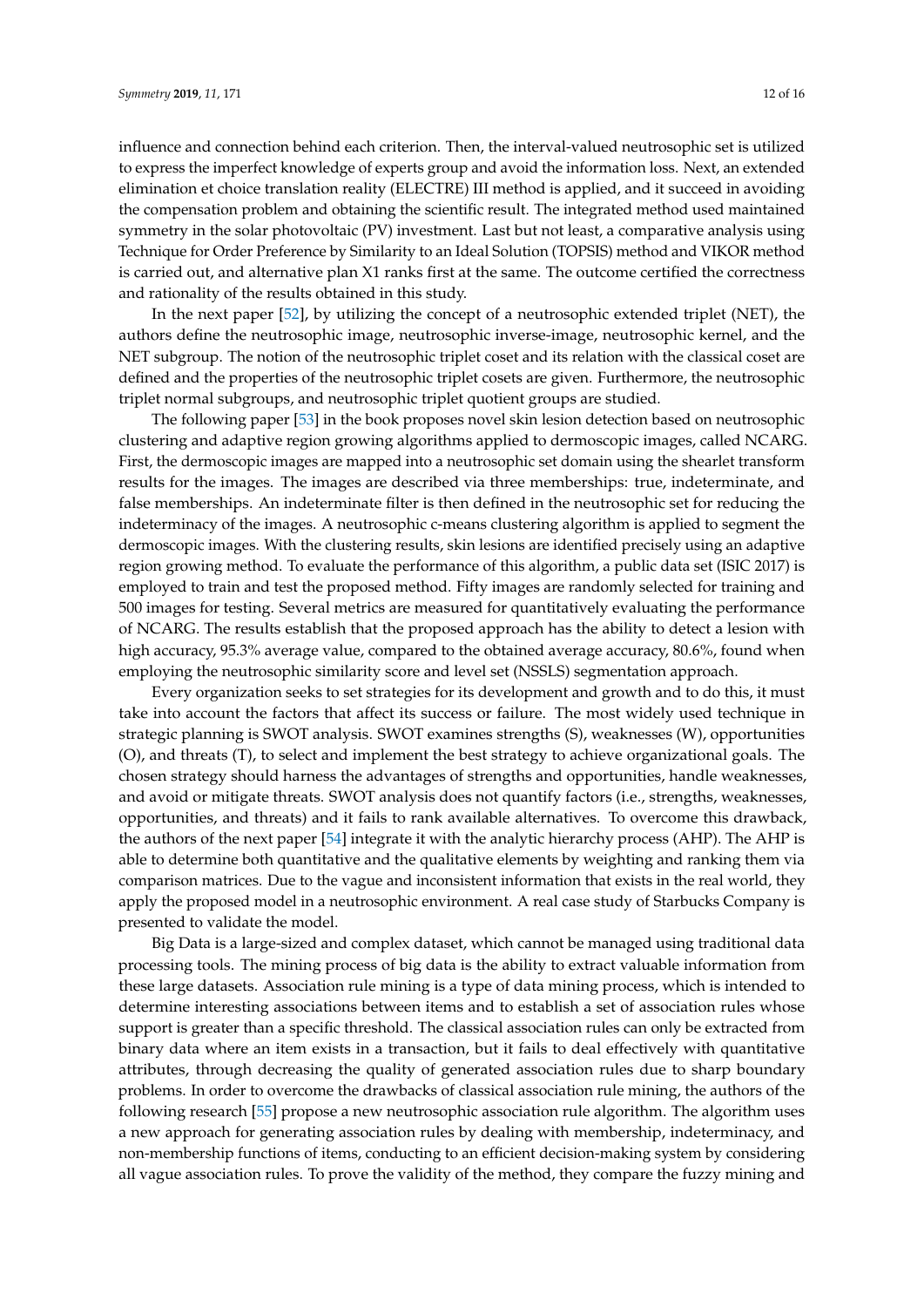the neutrosophic mining [\[65\]](#page-15-9). The results show that the proposed approach increases the number of generated association rules.

The INS is a subclass of the NS and a generalization of the interval-valued intuitionistic fuzzy set (IVIFS), which can be used in real engineering and scientific applications. The last paper [\[56\]](#page-15-0) in the book aims at developing new generalized Choquet aggregation operators for INSs, including the generalized interval neutrosophic Choquet ordered averaging (G-INCOA) operator and generalized interval neutrosophic Choquet ordered geometric (G-INCOG) operator. The main advantages of the proposed operators can be described as follows: (i) during decision-making or analyzing process, the positive interaction, negative interaction or non-interaction among attributes can be considered by the G-INCOA and G-INCOG operators; (ii) each generalized Choquet aggregation operator presents a unique comprehensive framework for INSs, which comprises a bunch of existing interval neutrosophic aggregation operators; (iii) new multi-attribute decision making (MADM) approaches for INSs are established based on these operators, and decision makers may determine the value of  $\lambda$  by different MADM problems or their preferences, which makes the decision-making process more flexible; (iv) a new clustering algorithm for INSs are introduced based on the G-INCOA and G-INCOG operators, which proves that they have the potential to be applied to many new fields in the future.

The individual articles of this book can be downloaded from here:

[https://www.mdpi.com/journal/symmetry/special\\_issues/Algebraic\\_Structure\\_](https://www.mdpi.com/journal/symmetry/special_issues/Algebraic_Structure_Neutrosophic_Triplet_Neutrosophic_Duplet_Neutrosophic_Multiset) [Neutrosophic\\_Triplet\\_Neutrosophic\\_Duplet\\_Neutrosophic\\_Multiset.](https://www.mdpi.com/journal/symmetry/special_issues/Algebraic_Structure_Neutrosophic_Triplet_Neutrosophic_Duplet_Neutrosophic_Multiset)

Our authors' geographical distribution (published papers) is:

China (51) Turkey (15) India (11) Pakistan (8) Malaysia (6) USA (3) Romania (3) Egypt (3) Morocco (3) Nigeria (3)  $Iran (2)$ Korea (2) Denmark (1) Saudi Arabia (1)

We found the edition and selections of papers for this book very inspiring and rewarding. We also thank the editorial staff and reviewers for their efforts and help during the process.

**Conflicts of Interest:** The authors declare no conflict of interest.

## **References**

- <span id="page-12-0"></span>1. Neutrosophy. Available online: <http://fs.gallup.unm.edu/neutrosophy.htm> (accessed on 30 January 2019).
- <span id="page-12-1"></span>2. Neutrosophic Triplet Structures. Available online: <http://fs.gallup.unm.edu/NeutrosophicTriplets.htm> (accessed on 30 January 2019).
- 3. Neutrosophic Duplet Structures. Available online: <http://fs.gallup.unm.edu/NeutrosophicDuplets.htm> (accessed on 30 January 2019).
- <span id="page-12-2"></span>4. Neutrosophic Multiset Structures. Available online: <http://fs.gallup.unm.edu/NeutrosophicMultisets.htm> (accessed on 30 January 2019).
- <span id="page-12-3"></span>5. Çevik, A.; Topal, S.; Smarandache, F. Neutrosophic Logic Based Quantum Computing. *Symmetry* **2018**, *10*, 656. [\[CrossRef\]](http://dx.doi.org/10.3390/sym10110656)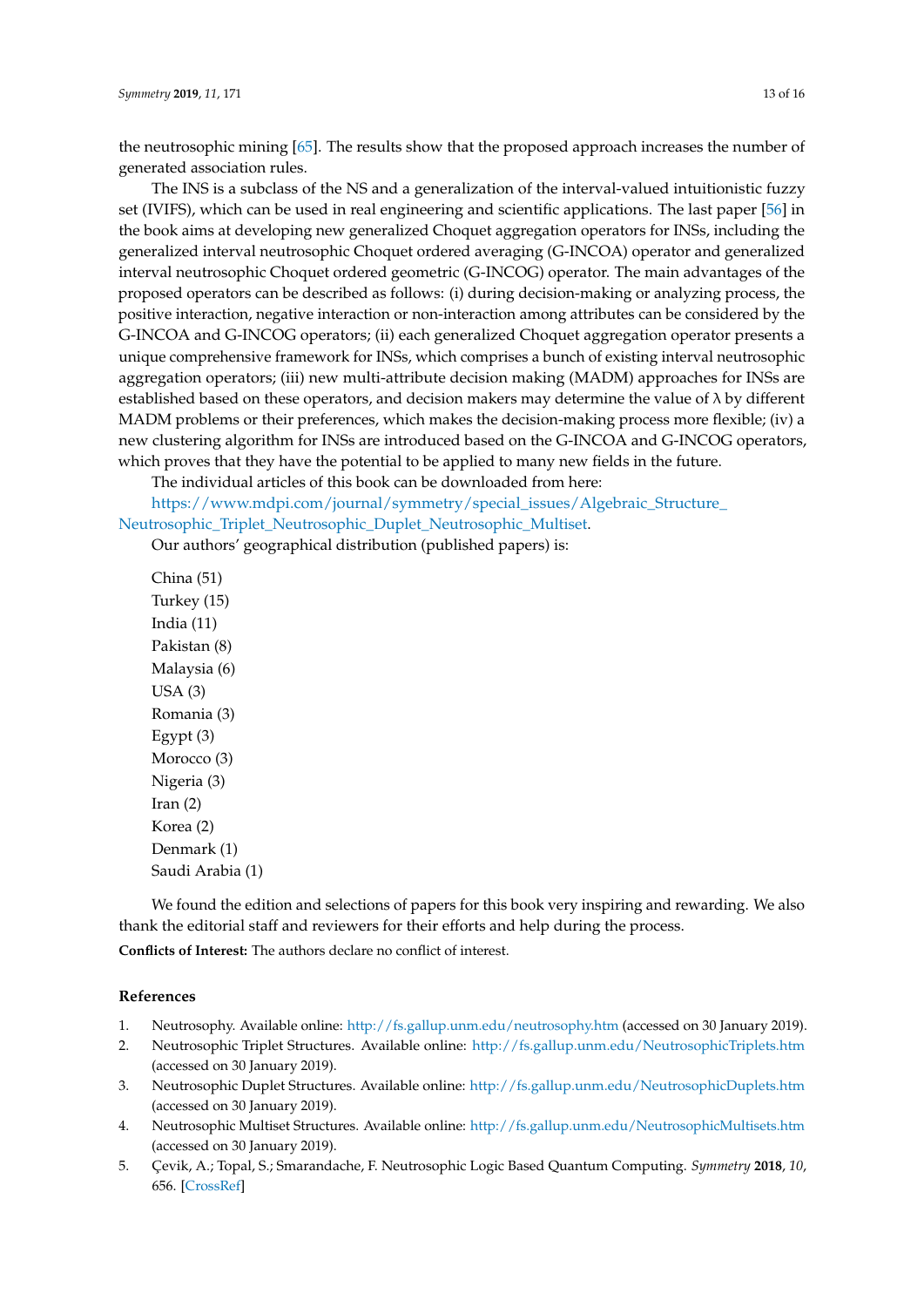- <span id="page-13-0"></span>6. Çevik, A.; Topal, S.; Smarandache, F. Neutrosophic Computability and Enumeration. *Symmetry* **2018**, *10*, 643. [\[CrossRef\]](http://dx.doi.org/10.3390/sym10110643)
- <span id="page-13-1"></span>7. Xu, L.; Li, X.; Pang, C.; Guo, Y. Simplified Neutrosophic Sets Based on Interval Dependent Degree for Multi-Criteria Group Decision-Making Problems. *Symmetry* **2018**, *10*, 640.
- <span id="page-13-2"></span>8. Abu Qamar, M.; Hassan, N. Generalized Q-Neutrosophic Soft Expert Set for Decision under Uncertainty. *Symmetry* **2018**, *10*, 621. [\[CrossRef\]](http://dx.doi.org/10.3390/sym10110621)
- <span id="page-13-3"></span>9. Gulistan, M.; Nawaz, S.; Hassan, N. Neutrosophic Triplet Non-Associative Semihypergroups with Application. *Symmetry* **2018**, *10*, 613. [\[CrossRef\]](http://dx.doi.org/10.3390/sym10110613)
- <span id="page-13-4"></span>10. Wu, X.; Qian, J.; Peng, J.; Xue, C. A Multi-Criteria Group Decision-Making Method with Possibility Degree and Power Aggregation Operators of Single Trapezoidal Neutrosophic Numbers. *Symmetry* **2018**, *10*, 590. [\[CrossRef\]](http://dx.doi.org/10.3390/sym10110590)
- <span id="page-13-5"></span>11. Bo, C.; Zhang, X.; Shao, S.; Smarandache, F. New Multigranulation Neutrosophic Rough Set with Applications. *Symmetry* **2018**, *10*, 578. [\[CrossRef\]](http://dx.doi.org/10.3390/sym10110578)
- <span id="page-13-6"></span>12. Ye, J.; Fang, Z.; Cui, W. Vector Similarity Measures of Q-Linguistic Neutrosophic Variable Sets and Their Multi-Attribute Decision Making Method. *Symmetry* **2018**, *10*, 531. [\[CrossRef\]](http://dx.doi.org/10.3390/sym10100531)
- <span id="page-13-7"></span>13. Wang, J.; Wei, G.; Lu, M. An Extended VIKOR Method for Multiple Criteria Group Decision Making with Triangular Fuzzy Neutrosophic Numbers. *Symmetry* **2018**, *10*, 497. [\[CrossRef\]](http://dx.doi.org/10.3390/sym10100497)
- <span id="page-13-8"></span>14. Wang, J.; Wei, G.; Lu, M. TODIM Method for Multiple Attribute Group Decision Making under 2-Tuple Linguistic Neutrosophic Environment. *Symmetry* **2018**, *10*, 486. [\[CrossRef\]](http://dx.doi.org/10.3390/sym10100486)
- <span id="page-13-9"></span>15. Khan, Q.; Liu, P.; Mahmood, T.; Smarandache, F.; Ullah, K. Some Interval Neutrosophic Dombi Power Bonferroni Mean Operators and Their Application in Multi–Attribute Decision–Making. *Symmetry* **2018**, *10*, 459. [\[CrossRef\]](http://dx.doi.org/10.3390/sym10100459)
- <span id="page-13-10"></span>16. Khan, Q.; Hassan, N.; Mahmood, T. Neutrosophic Cubic Power Muirhead Mean Operators with Uncertain Data for Multi-Attribute Decision-Making. *Symmetry* **2018**, *10*, 444. [\[CrossRef\]](http://dx.doi.org/10.3390/sym10100444)
- <span id="page-13-11"></span>17. Uluçay, V.; Şahin, M.; Hassan, N. Generalized Neutrosophic Soft Expert Set for Multiple-Criteria Decision-Making. *Symmetry* **2018**, *10*, 437. [\[CrossRef\]](http://dx.doi.org/10.3390/sym10100437)
- <span id="page-13-12"></span>18. Ta¸s, F.; Topal, S.; Smarandache, F. Clustering Neutrosophic Data Sets and Neutrosophic Valued Metric Spaces. *Symmetry* **2018**, *10*, 430. [\[CrossRef\]](http://dx.doi.org/10.3390/sym10100430)
- <span id="page-13-13"></span>19. Jaíyéọlá, T.G.; Ilojide, E.; Olatinwo, M.O.; Smarandache, F. On the Classification of Bol-Moufang Type of Some Varieties of Quasi Neutrosophic Triplet Loop (Fenyves BCI-Algebras). *Symmetry* **2018**, *10*, 427. [\[CrossRef\]](http://dx.doi.org/10.3390/sym10100427)
- <span id="page-13-14"></span>20. Shao, S.; Zhang, X.; Li, Y.; Bo, C. Probabilistic Single-Valued (Interval) Neutrosophic Hesitant Fuzzy Set and Its Application in Multi-Attribute Decision Making. *Symmetry* **2018**, *10*, 419. [\[CrossRef\]](http://dx.doi.org/10.3390/sym10090419)
- <span id="page-13-15"></span>21. Liang, R.-X.; Jiang, Z.-B.; Wang, J.-Q. A Linguistic Neutrosophic Multi-Criteria Group Decision-Making Method to University Human Resource Management. *Symmetry* **2018**, *10*, 364. [\[CrossRef\]](http://dx.doi.org/10.3390/sym10090364)
- <span id="page-13-16"></span>22. Borzooei, R.A.; Zhang, X.; Smarandache, F.; Jun, Y.B. Commutative Generalized Neutrosophic Ideals in BCK-Algebras. *Symmetry* **2018**, *10*, 350. [\[CrossRef\]](http://dx.doi.org/10.3390/sym10080350)
- <span id="page-13-17"></span>23. Jiang, W.; Zhong, Y.; Deng, X. A Neutrosophic Set Based Fault Diagnosis Method Based on Multi-Stage Fault Template Data. *Symmetry* **2018**, *10*, 346. [\[CrossRef\]](http://dx.doi.org/10.3390/sym10080346)
- <span id="page-13-18"></span>24. Kandasamy, W.B.V.; Kandasamy, I.; Smarandache, F. Neutrosophic Duplets of  $\{Zpn, \times\}$  and  $\{Zpq, \times\}$  and Their Properties. *Symmetry* **2018**, *10*, 345. [\[CrossRef\]](http://dx.doi.org/10.3390/sym10080345)
- <span id="page-13-19"></span>25. Hashim, R.M.; Gulistan, M.; Smarandache, F. Applications of Neutrosophic Bipolar Fuzzy Sets in HOPE Foundation for Planning to Build a Children Hospital with Different Types of Similarity Measures. *Symmetry* **2018**, *10*, 331. [\[CrossRef\]](http://dx.doi.org/10.3390/sym10080331)
- <span id="page-13-20"></span>26. Chakraborty, A.; Mondal, S.P.; Ahmadian, A.; Senu, N.; Alam, S.; Salahshour, S. Different Forms of Triangular Neutrosophic Numbers, De-Neutrosophication Techniques, and their Applications. *Symmetry* **2018**, *10*, 327. [\[CrossRef\]](http://dx.doi.org/10.3390/sym10080327)
- <span id="page-13-21"></span>27. Çelik, M.; Shalla, M.M.; Olgun, N. Fundamental Homomorphism Theorems for Neutrosophic Extended Triplet Groups. *Symmetry* **2018**, *10*, 321. [\[CrossRef\]](http://dx.doi.org/10.3390/sym10080321)
- <span id="page-13-22"></span>28. Bo, C.; Zhang, X.; Shao, S.; Smarandache, F. Multi-Granulation Neutrosophic Rough Sets on a Single Domain and Dual Domains with Applications. *Symmetry* **2018**, *10*, 296. [\[CrossRef\]](http://dx.doi.org/10.3390/sym10070296)
- <span id="page-13-23"></span>29. Zhang, X.; Hu, Q.; Smarandache, F.; An, X. On Neutrosophic Triplet Groups: Basic Properties, NT-Subgroups, and Some Notes. *Symmetry* **2018**, *10*, 289. [\[CrossRef\]](http://dx.doi.org/10.3390/sym10070289)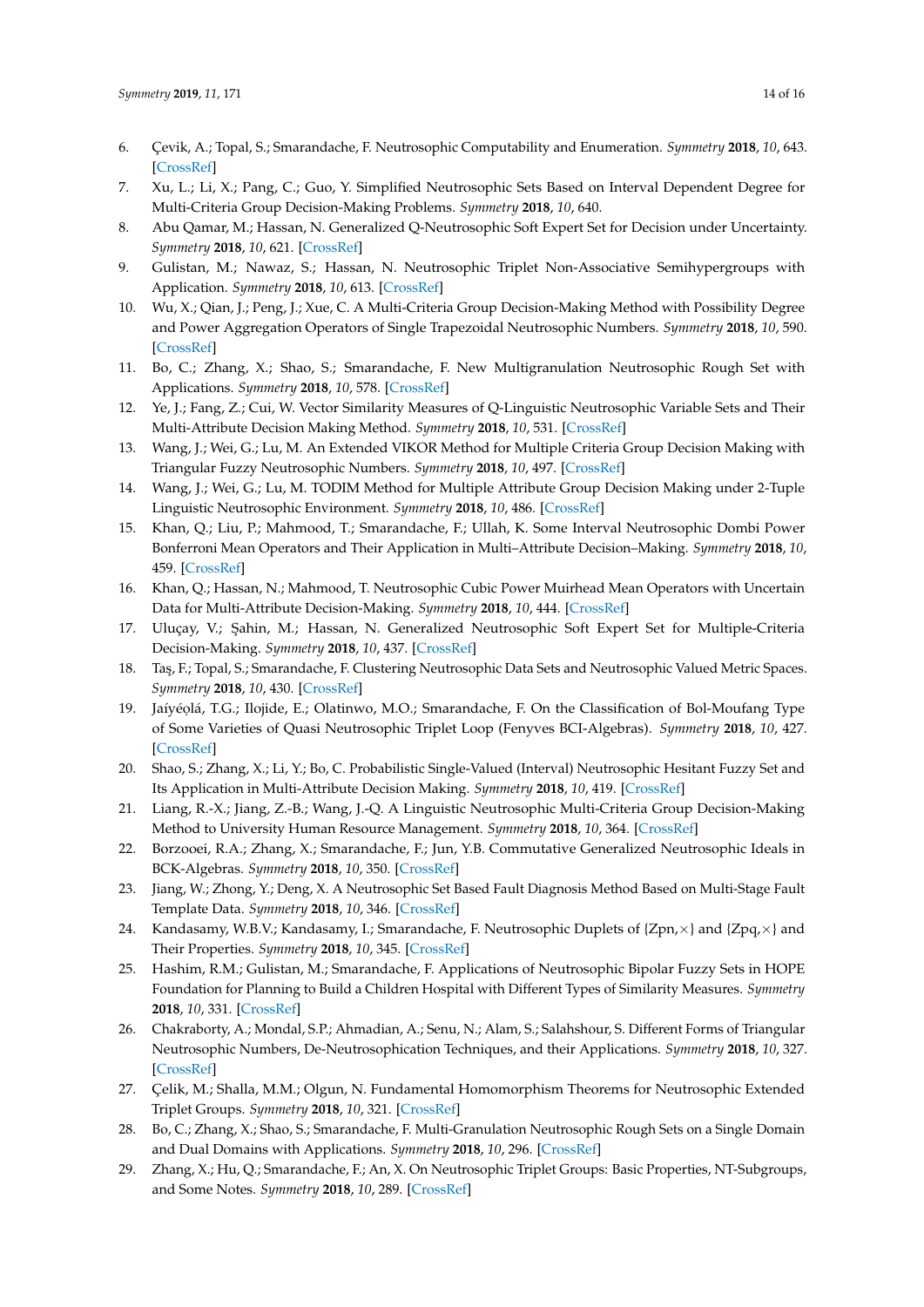- <span id="page-14-0"></span>30. Garg, H.; Nancy. Multi-Criteria Decision-Making Method Based on Prioritized Muirhead Mean Aggregation Operator under Neutrosophic Set Environment. *Symmetry* **2018**, *10*, 280. [\[CrossRef\]](http://dx.doi.org/10.3390/sym10070280)
- <span id="page-14-1"></span>31. Guan, H.; He, J.; Zhao, A.; Dai, Z.; Guan, S. A Forecasting Model Based on Multi-Valued Neutrosophic Sets and Two-Factor, Third-Order Fuzzy Fluctuation Logical Relationships. *Symmetry* **2018**, *10*, 245. [\[CrossRef\]](http://dx.doi.org/10.3390/sym10070245)
- <span id="page-14-2"></span>32. Zhang, X.; Wu, X.; Smarandache, F.; Hu, M. Left (Right)-Quasi Neutrosophic Triplet Loops (Groups) and Generalized BE-Algebras. *Symmetry* **2018**, *10*, 241. [\[CrossRef\]](http://dx.doi.org/10.3390/sym10070241)
- <span id="page-14-3"></span>33. Şahin, M.; Kargın, A.; Çoban, M.A. Fixed Point Theorem for Neutrosophic Triplet Partial Metric Space. *Symmetry* **2018**, *10*, 240. [\[CrossRef\]](http://dx.doi.org/10.3390/sym10070240)
- <span id="page-14-4"></span>34. Selvachandran, G.; Quek, S.G.; Smarandache, F.; Broumi, S. An Extended Technique for Order Preference by Similarity to an Ideal Solution (TOPSIS) with Maximizing Deviation Method Based on Integrated Weight Measure for Single-Valued Neutrosophic Sets. *Symmetry* **2018**, *10*, 236. [\[CrossRef\]](http://dx.doi.org/10.3390/sym10070236)
- <span id="page-14-5"></span>35. Abdel-Basset, M.; Mohamed, M.; Smarandache, F. A Hybrid Neutrosophic Group ANP-TOPSIS Framework for Supplier Selection Problems. *Symmetry* **2018**, *10*, 226. [\[CrossRef\]](http://dx.doi.org/10.3390/sym10060226)
- <span id="page-14-6"></span>36. Mani, P.; Muthusamy, K.; Jafari, S.; Smarandache, F.; Ramalingam, U. Decision-Making via Neutrosophic Support Soft Topological Spaces. *Symmetry* **2018**, *10*, 217. [\[CrossRef\]](http://dx.doi.org/10.3390/sym10060217)
- <span id="page-14-7"></span>37. Tu, A.; Ye, J.; Wang, B. Multiple Attribute Decision-Making Method Using Similarity Measures of Neutrosophic Cubic Sets. *Symmetry* **2018**, *10*, 215. [\[CrossRef\]](http://dx.doi.org/10.3390/sym10060215)
- <span id="page-14-8"></span>38. Zhang, C.; Li, D.; Broumi, S.; Sangaiah, A.K. Medical Diagnosis Based on Single-Valued Neutrosophic Probabilistic Rough Multisets over Two Universes. *Symmetry* **2018**, *10*, 213. [\[CrossRef\]](http://dx.doi.org/10.3390/sym10060213)
- <span id="page-14-9"></span>39. Jaíyéolá, T.G.; Smarandache, F. Some Results on Neutrosophic Triplet Group and Their Applications. *Symmetry* **2018**, *10*, 202. [\[CrossRef\]](http://dx.doi.org/10.3390/sym10060202)
- <span id="page-14-10"></span>40. Gulistan, M.; Yaqoob, N.; Rashid, Z.; Smarandache, F.; Wahab, H.A. A Study on Neutrosophic Cubic Graphs with Real Life Applications in Industries. *Symmetry* **2018**, *10*, 203. [\[CrossRef\]](http://dx.doi.org/10.3390/sym10060203)
- <span id="page-14-11"></span>41. Gal, I.-A.; Bucur, D.; Vladareanu, L. DSmT Decision-Making Algorithms for Finding Grasping Configurations of Robot Dexterous Hands. *Symmetry* **2018**, *10*, 198. [\[CrossRef\]](http://dx.doi.org/10.3390/sym10060198)
- <span id="page-14-12"></span>42. Wang, J.-Q.; Tian, C.-Q.; Zhang, X.; Zhang, H.-Y.; Wang, T.-L. Multi-Criteria Decision-Making Method Based on Simplified Neutrosophic Linguistic Informatiosn with Cloud Model. *Symmetry* **2018**, *10*, 197. [\[CrossRef\]](http://dx.doi.org/10.3390/sym10060197)
- <span id="page-14-13"></span>43. Tan, R.; Zhang, W.; Chen, S. Exponential Aggregation Operator of Interval Neutrosophic Numbers and Its Application in Typhoon Disaster Evaluation. *Symmetry* **2018**, *10*, 196. [\[CrossRef\]](http://dx.doi.org/10.3390/sym10060196)
- <span id="page-14-14"></span>44. WB, V.K.; Kandasamy, I.; Smarandache, F. A Classical Group of Neutrosophic Triplet Groups Using {Z2p, ×}. *Symmetry* **2018**, *10*, 194.
- <span id="page-14-15"></span>45. Quek, S.G.; Broumi, S.; Selvachandran, G.; Bakali, A.; Talea, M.; Smarandache, F. Some Results on the Graph Theory for Complex Neutrosophic Sets. *Symmetry* **2018**, *10*, 190. [\[CrossRef\]](http://dx.doi.org/10.3390/sym10060190)
- <span id="page-14-16"></span>46. Zhang, X.; Bo, C.; Smarandache, F.; Park, C. New Operations of Totally Dependent-Neutrosophic Sets and Totally Dependent-Neutrosophic Soft Sets. *Symmetry* **2018**, *10*, 187. [\[CrossRef\]](http://dx.doi.org/10.3390/sym10060187)
- <span id="page-14-17"></span>47. Turhan, M.; Şengür, D.; Karabatak, S.; Guo, Y.; Smarandache, F. Neutrosophic Weighted Support Vector Machines for the Determination of School Administrators Who Attended an Action Learning Course Based on Their Conflict-Handling Styles. *Symmetry* **2018**, *10*, 176. [\[CrossRef\]](http://dx.doi.org/10.3390/sym10050176)
- <span id="page-14-18"></span>48. Shao, S.; Zhang, X.; Bo, C.; Smarandache, F. Neutrosophic Hesitant Fuzzy Subalgebras and Filters in Pseudo-BCI Algebras. *Symmetry* **2018**, *10*, 174. [\[CrossRef\]](http://dx.doi.org/10.3390/sym10050174)
- <span id="page-14-19"></span>49. Wang, Y.; Liu, P. Linguistic Neutrosophic Generalized Partitioned Bonferroni Mean Operators and Their Application to Multi-Attribute Group Decision Making. *Symmetry* **2018**, *10*, 160. [\[CrossRef\]](http://dx.doi.org/10.3390/sym10050160)
- <span id="page-14-20"></span>50. Fan, C.; Fan, E.; Ye, J. The Cosine Measure of Single-Valued Neutrosophic Multisets for Multiple Attribute Decision-Making. *Symmetry* **2018**, *10*, 154. [\[CrossRef\]](http://dx.doi.org/10.3390/sym10050154)
- <span id="page-14-21"></span>51. Feng, J.; Li, M.; Li, Y. Study of Decision Framework of Shopping Mall Photovoltaic Plan Selection Based on DEMATEL and ELECTRE III with Symmetry under Neutrosophic Set Environment. *Symmetry* **2018**, *10*, 150. [\[CrossRef\]](http://dx.doi.org/10.3390/sym10050150)
- <span id="page-14-22"></span>52. Bal, M.; Shalla, M.M.; Olgun, N. Neutrosophic Triplet Cosets and Quotient Groups. *Symmetry* **2018**, *10*, 126. [\[CrossRef\]](http://dx.doi.org/10.3390/sym10040126)
- <span id="page-14-23"></span>53. Guo, Y.; Ashour, A.S.; Smarandache, F. A Novel Skin Lesion Detection Approach Using Neutrosophic Clustering and Adaptive Region Growing in Dermoscopy Images. *Symmetry* **2018**, *10*, 119. [\[CrossRef\]](http://dx.doi.org/10.3390/sym10040119)
- <span id="page-14-24"></span>54. Abdel-Basset, M.; Mohamed, M.; Smarandache, F. An Extension of Neutrosophic AHP–SWOT Analysis for Strategic Planning and Decision-Making. *Symmetry* **2018**, *10*, 116. [\[CrossRef\]](http://dx.doi.org/10.3390/sym10040116)